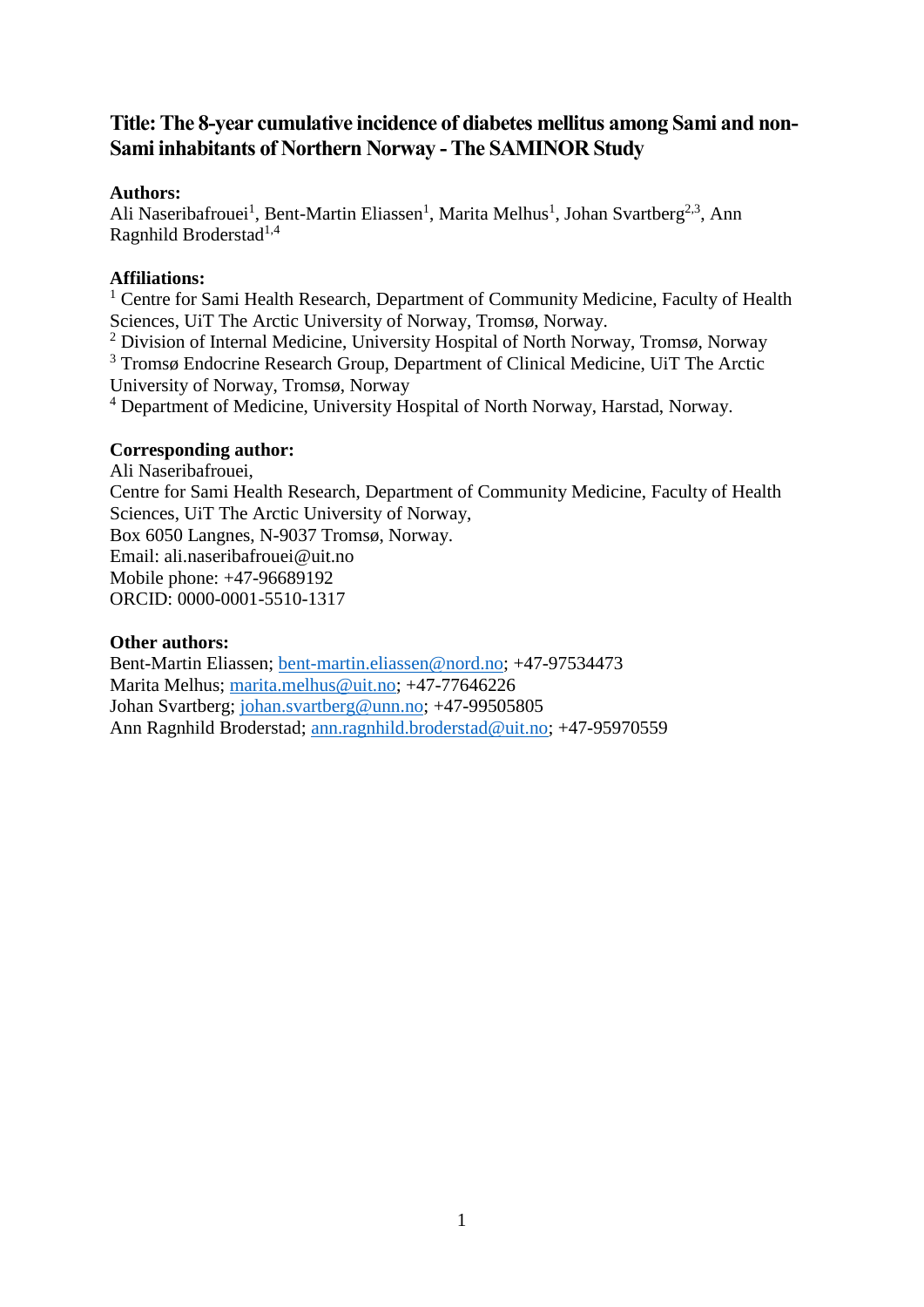## **Abstract**

**Objectives:** The aim of the study was to estimate and compare the 8-year cumulative incidence of diabetes mellitus (DM) among Sami and non-Sami inhabitants of rural districts in Northern Norway.

**Design:** Longitudinal study based on linkage of two cross-sectional surveys.

**Methods:** Ten municipalities in rural Northern Norway were included in the study. DM-free participants aged 30 and 36–71 years were followed from two years after the SAMINOR 1 Survey (2003–2004) to the SAMINOR 2 Clinical Survey (2012–2014). The average followup time was 8.1 years. Of 5875 subjects who had participated in SAMINOR 1 and could potentially be followed to SAMINOR 2, 3303 were included in the final analysis. Self-report and/or HbA1c  $\geq$  6.5% were used to identify incident cases of DM.

**Results:** At baseline, body mass index (BMI) and waist-to-height ratio (WHtR) were higher among Sami than among their non-Sami counterparts. After 8 years of follow-up, 201 (6.1%) incident cases of DM were identified. No statistically significant difference was observed in the sex-specific cumulative incidence of DM between the Sami and non-Sami.

**Conclusions:** No statistically significant difference in the 8-year cumulative incidence of DM among Sami and non-Sami was observed, although Sami men and women had higher baseline BMI and WHtR.

**Key words:** cumulative incidence, diabetes mellitus, indigenous, native, Norwegian, SAMINOR, HbA1c, Sami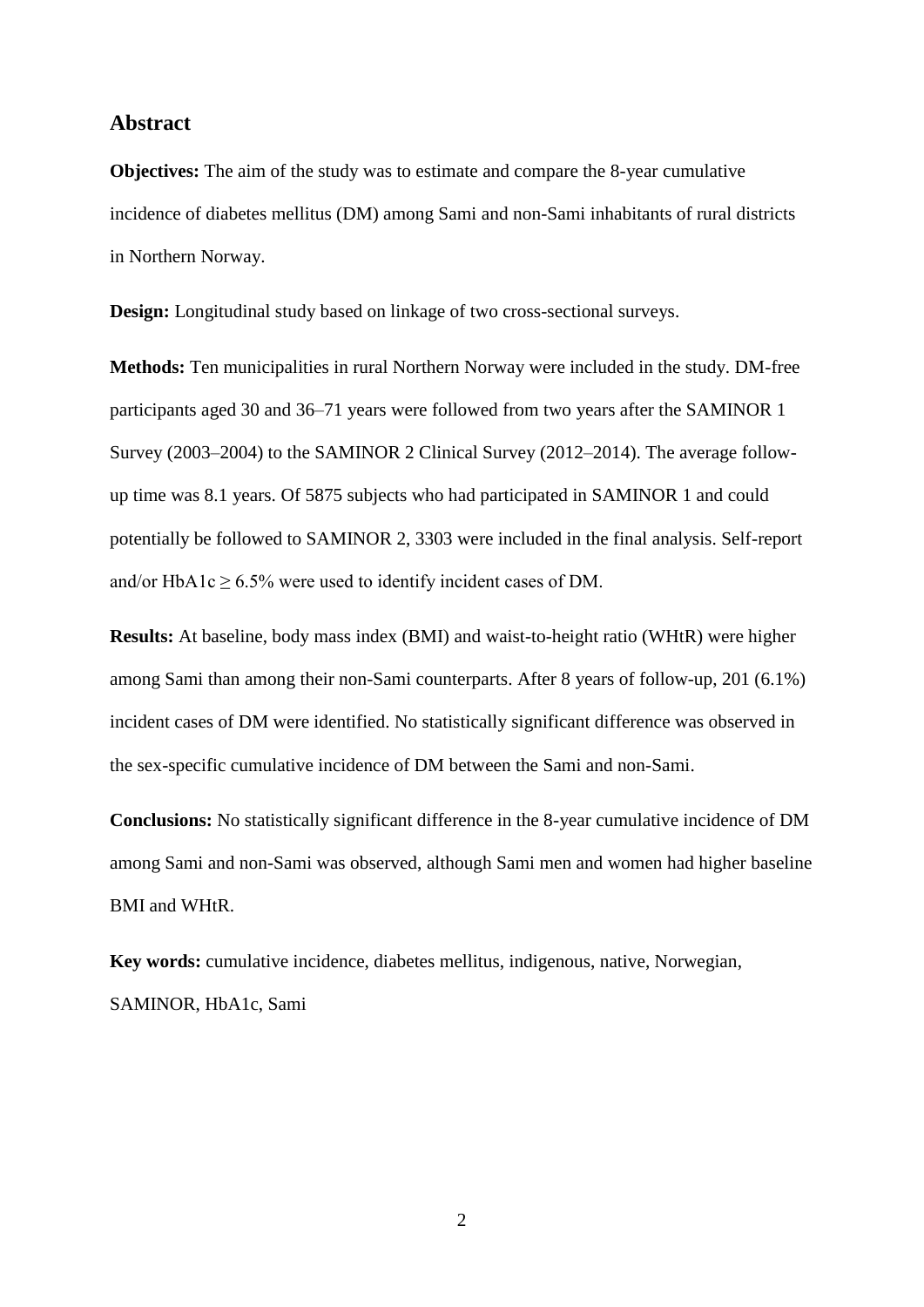### **INTRODUCTION**

Type 2 diabetes mellitus (DM) is one of the most prevalent and disabling chronic diseases affecting millions of people worldwide [1]. Indigenous peoples throughout the world are facing an unprecedented epidemic of type 2 DM [2], but publications concerning the incidence of the disease among these groups are rather sparse. This could in part be due to the need for costly and cumbersome cohort studies or the lack of available robust data from national registries.

The Sami are an indigenous people, who have traditionally inhabited northern parts of Norway, Sweden, and Finland, and the Kola Peninsula of Russia. While no statistically significant difference was observed in the prevalence of DM between Sami and non-Sami in the SAMINOR 1 Survey (2003–2004), using self-report and/or non-fasting plasma glucose [3, 4], the prevalence of both pre-diabetes and type 2 DM was higher among Sami people in the SAMINOR 2 Clinical Survey (2012–2014), using self-report and/or HbA1c [5]. There is a lack of longitudinal studies estimating the incidence of DM among Sami and non-Sami inhabitants of rural municipalities in Northern Norway.

The aim of this study is to measure and compare the 8-year cumulative incidence of DM among Sami and non-Sami inhabitants of rural districts in Northern Norway.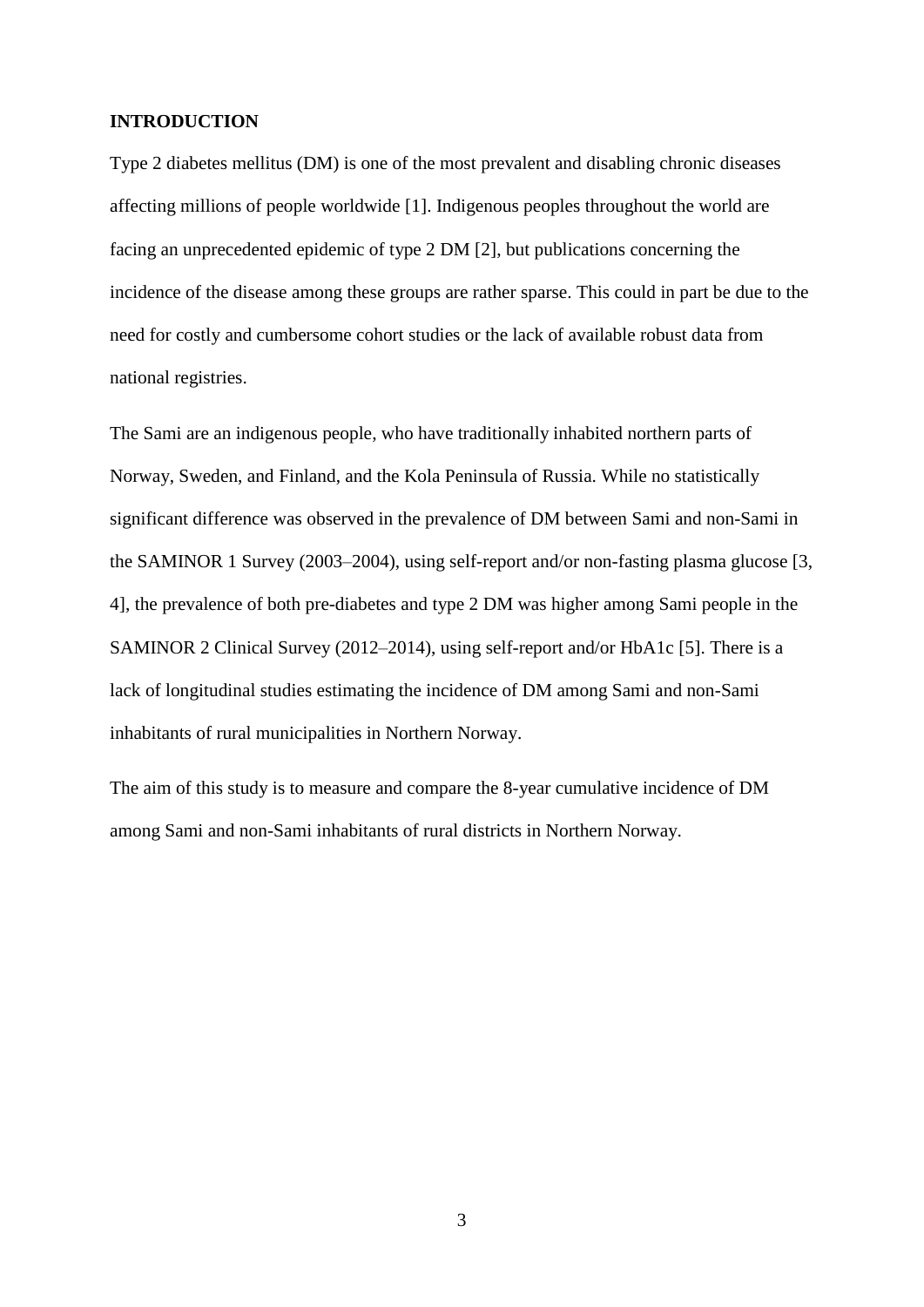#### **METHODS**

In 2003–2004, the Centre for Sami Health Research at UiT The Arctic University of Norway, in collaboration with the Norwegian Institute of Public Health, conducted the SAMINOR 1 Survey (hereafter referred to as SAMINOR 1) [6]. This survey included 24 mostly rural municipalities and districts in Northern and Central Norway with a considerable proportion of Sami inhabitants.

In 2012–2014, the Centre for Sami Health Research undertook a two-part second survey, the SAMINOR 2 Questionnaire Survey [7] and the SAMINOR 2 Clinical Survey. The present analyses are based on data from the SAMINOR 2 Clinical Survey (hereafter referred to as SAMINOR 2), which, similarly to SAMINOR 1, consisted of self-administered questionnaires, a clinical examination, and analysis of blood samples. The survey was conducted in 10 municipalities in Finnmark, Troms, and Nordland counties, all previously included in SAMINOR 1: Kautokeino, Karasjok, Tana, Nesseby, Porsanger, Lyngen, Storfjord, Kåfjord, Skånland, and Evenes (Figure 1).

### **Study sample**

The present analyses are based on longitudinal data of those participating in both SAMINOR 1 and SAMINOR 2 from the above-mentioned ten municipalities. In SAMINOR 2, 12,455 subjects, aged 40–79 years, were invited to take part, and 6004 participated (48.2%). We lack information about those invited to SAMINOR 2, who had also participated in SAMINOR 1 but who failed to participate in SAMINOR 2, as a linkage is only allowed for those who participated in both surveys. Therefore, loss to follow-up is described based on SAMINOR 1 participants who would have been invited to SAMINOR 2, given that they had not died or moved from the 10 studied municipalities prior to invitation to SAMINOR 2. There were 11,558 invitees to SAMINOR 1, who, according to their birth year and municipality, would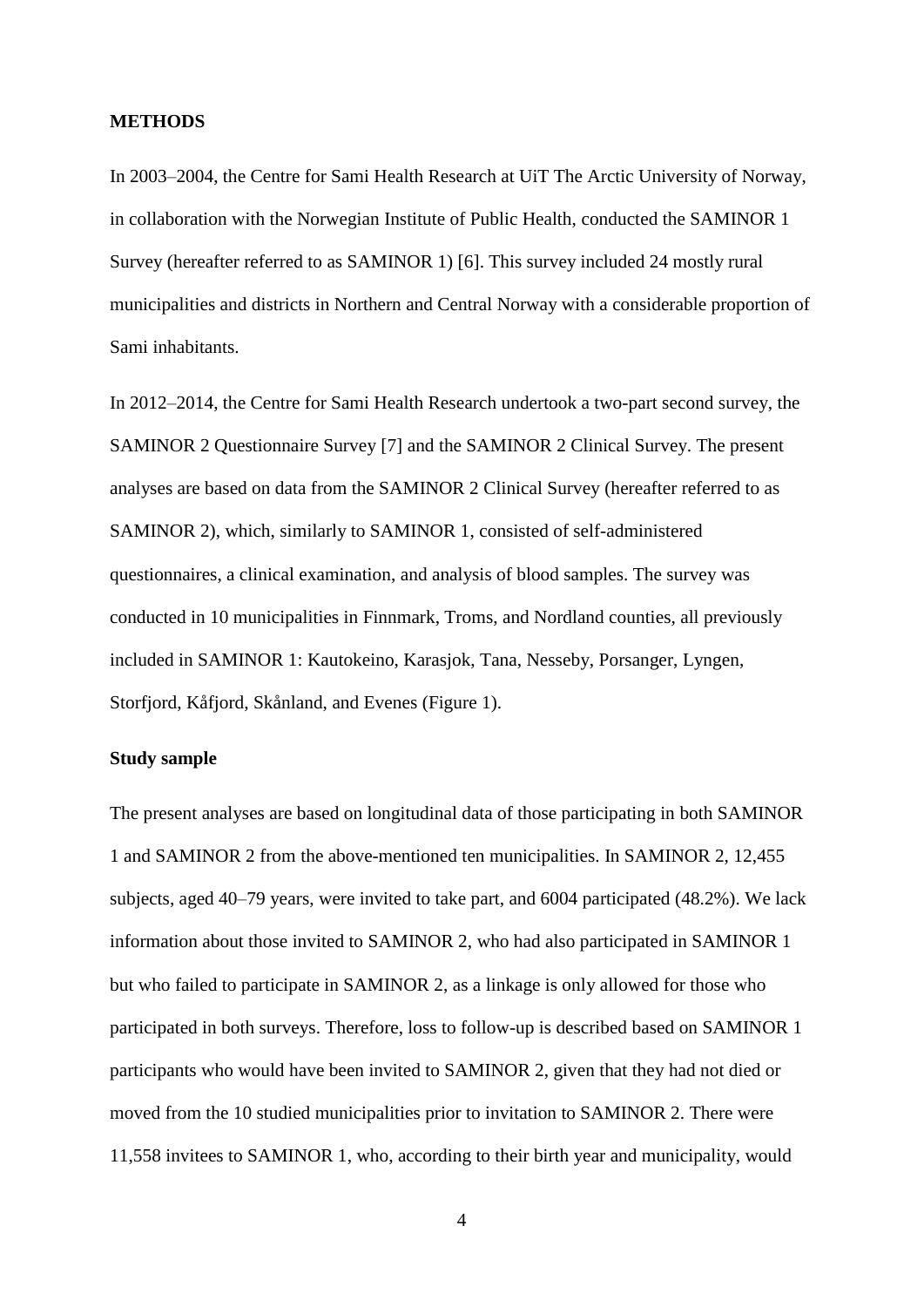have been invited to SAMINOR 2, given that they had not moved or died. Of these, 6450 (55.8%) participated in the SAMINOR 1 clinical examinations, of whom 6408 gave their consent to register linkages. The two data files were merged by Statistics Norway, using the unique 11-digit personal identification number assigned to all subjects residing in Norway.

Figure 2 displays the population and exclusions applied. Among the 6408 individuals, the following were excluded: 169 due to missing initial questionnaire; 2 due to missing main questionnaire (containing diabetes information); and 27 due to missing ethnicity information in SAMINOR 1. Based on self-report and random (non-fasting) plasma glucose (RPG)  $\geq$ 11.1 mmol/L measurement in SAMINOR 1, 260 prevalent cases of DM were excluded. To ensure exclusion of prevalent cases, in total 75 participants were excluded, as, in SAMINOR 2, they reported the date at the time of DM diagnosis as prior to  $(n=52)$ , at the same time as  $(n=6)$  or during the first two years after participating in SAMINOR 1 ( $n=17$ , two years wash-out period. Of the remaining 5875 persons, 11 were not included in the final analysis due to missing main questionnaire  $(n=10)$  or HbA1c measurement  $(n=1)$  in SAMINOR 2. A total of 2561 did not participate in SAMINOR 2 as they had died, moved out of the included municipalities during the follow-up period, or were not willing or able to participate in SAMINOR 2. Hence, 3303 individuals (participation rate: 56.2%) were included in the analysis (Figure 2).

The data collection for SAMINOR 1 took place over two calendar years and over three calendar years for SAMINOR 2, and the municipalities were not visited in the same order in the two surveys. Thus, the time span between the two examinations varied from eight to eleven years, with a mean of 10.1 years. The merged file contains individuals born in the period 1933–1968 and in 1973, who were aged 30 and 36–71 years in SAMINOR 1 and 40– 41 and 44–79 years in SAMINOR 2.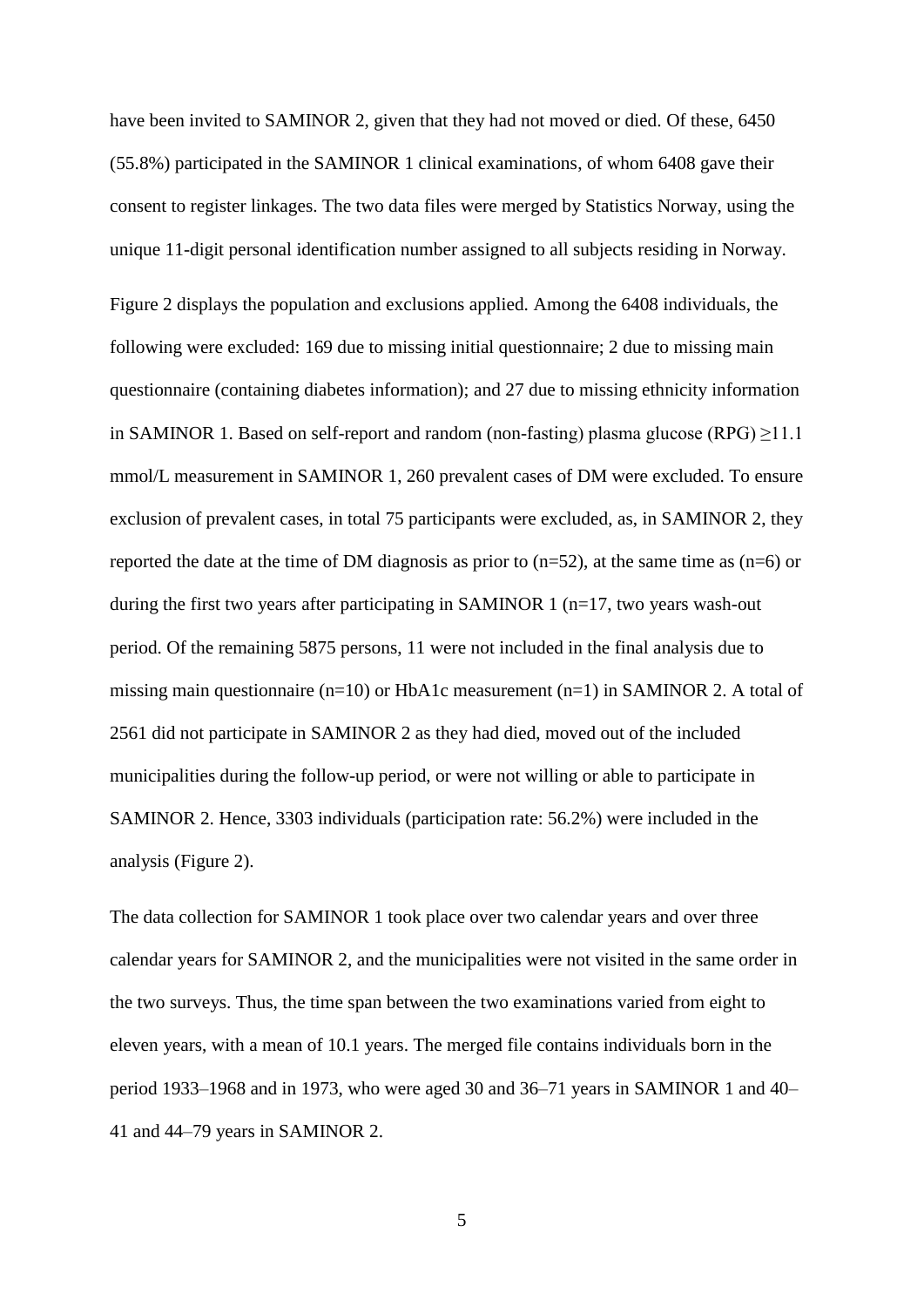#### **Blood sampling**

In both SAMINOR 1 and 2, blood samples were taken by venipuncture at normal venous pressure with the participant in a seated position. In SAMINOR 1, blood samples were mailed directly to the laboratory for analysis. Among the included analyses was RPG. The applied methods and procedures in SAMINOR 1 are described in detail elsewhere [6]. In SAMINOR 2, glycated haemoglobin (HbA1c) was measured immediately on site from whole blood, using DCA Vantage™ (Siemens Medical Solutions Diagnostics, Tarrytown, NY, USA). In SAMINOR 1, HbA1c was not measured.

#### **Ethnicity**

Ethnic information was collected through self-report in SAMINOR 1. The questions were: "What language(s) do/did you, your parents and your grandparents use at home?", "What is your, your father's and your mother's ethnic background?", and "What do you consider yourself to be?" For all items, the response options were: "Norwegian", "Sami", "Kven", and "Other". The questions were to be answered separately for each relative, and multiple answers were allowed. Sami ethnicity was defined based on two criteria: 1) self-identification as a Sami, and 2) a Sami language connection. Sami self-identification was regarded as fulfilled if the respondent considered him/herself to be Sami or reported having a Sami ethnic background. Sami language connection was defined if at least one grandparent, parent, or the participant him/herself spoke a Sami language at home. Participants who fulfilled both criteria were categorised as Sami. All other participants were categorised as non-Sami.

### **Diabetes mellitus**

In SAMINOR 1, both questionnaire information and RPG levels were used to categorise participants as having DM. The question concerning diabetes was: "Do you have, or have you had, diabetes? (yes/no)". Those who answered "yes", or who had RPG levels of 11.1 mmol/L or higher, were considered prevalent cases of DM.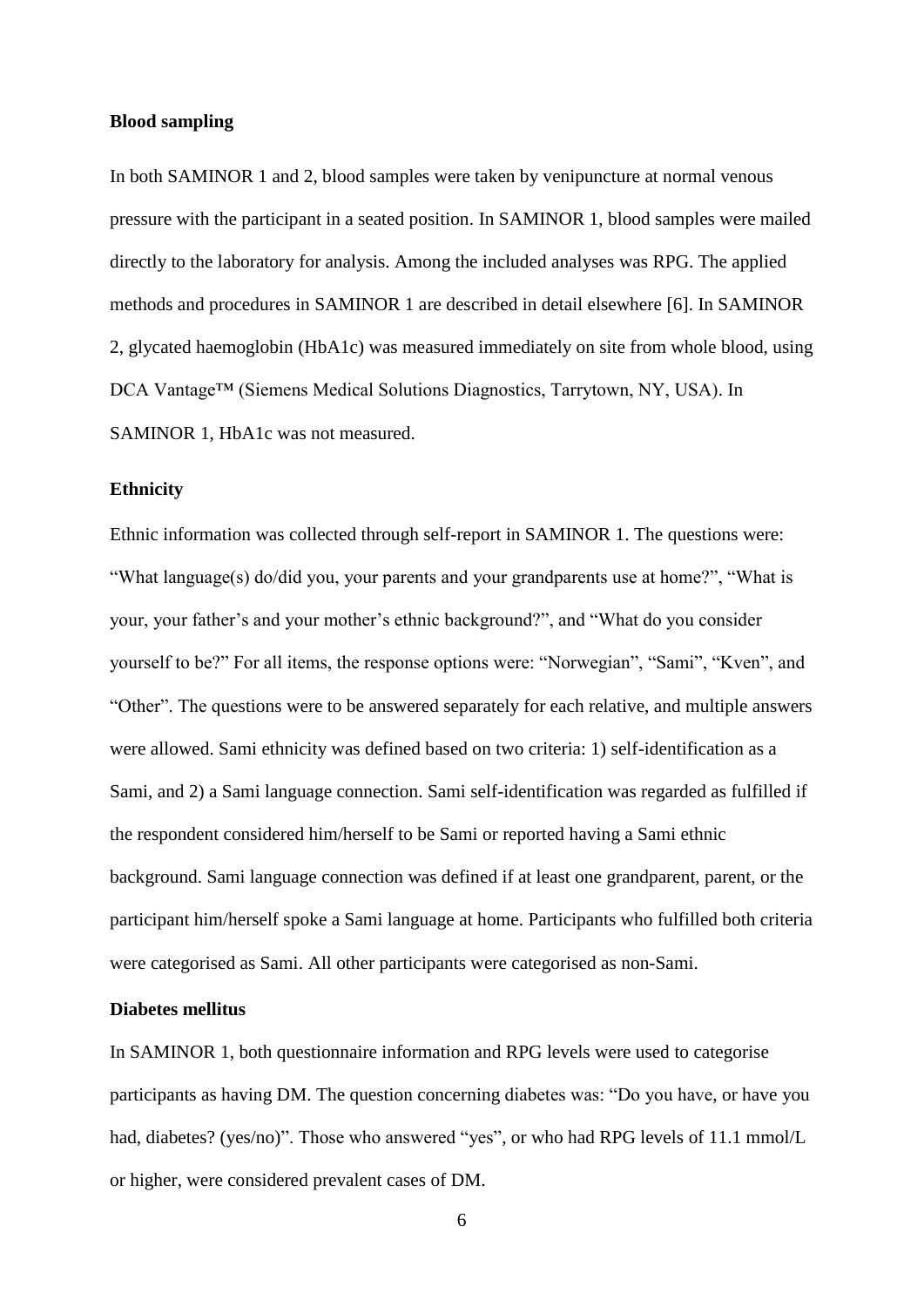In SAMINOR 2, the question was: "Have you ever been diagnosed with diabetes (elevated blood sugar levels)? (yes/no)". Missing self-report of DM was classified as "no". Participants who answered "yes" or had  $HbA1c \ge 6.5%$  were categorised as incident cases.

#### **Risk factors for type 2 DM**

All potential risk factors for DM included in the present study were measured at the start of the study, i.e., in SAMINOR 1.

Height (cm) and weight (kg) were measured using an electronic height and weight scale, with participants wearing light clothing without shoes. Body mass index (BMI) was calculated as weight in kilogrammes, divided by the square of the height in metres  $\frac{kg}{m^2}$ . Waist circumference (WC) was measured in centimetres at the umbilicus, with the participant standing and breathing normally. Waist-to-height ratio (WHtR) was calculated as waist circumference divided by height.

Those who reported in the questionnaire that at least one of their parents, siblings or offspring had DM were regarded as having a positive family history of DM. Marital status (married vs single, widowed/widower, divorced or separated), education (highly educated with more than 12 years of education vs lower education), cigarette smoking (current smoker vs ex-smoker or never-smoker), alcohol drinking (drinking at least once a week vs drinking less often), annual family gross income (lower than 451,000 Norwegian Kroner vs higher income) were also assessed.

Hopkins Symptom Checklist (SCL-10) was used for measuring mental distress [8]. Ten items relevant for mental health are included in the SCL-10: experiencing fear, frightened/ anxiousness, faintness/dizziness, tenseness/upset, insomnia/sleeplessness, easily blaming yourself, being dejected/melancholia, being useless or of little value, experiencing everything as a struggle, being hopeless regarding the future. Each question was answered on a four-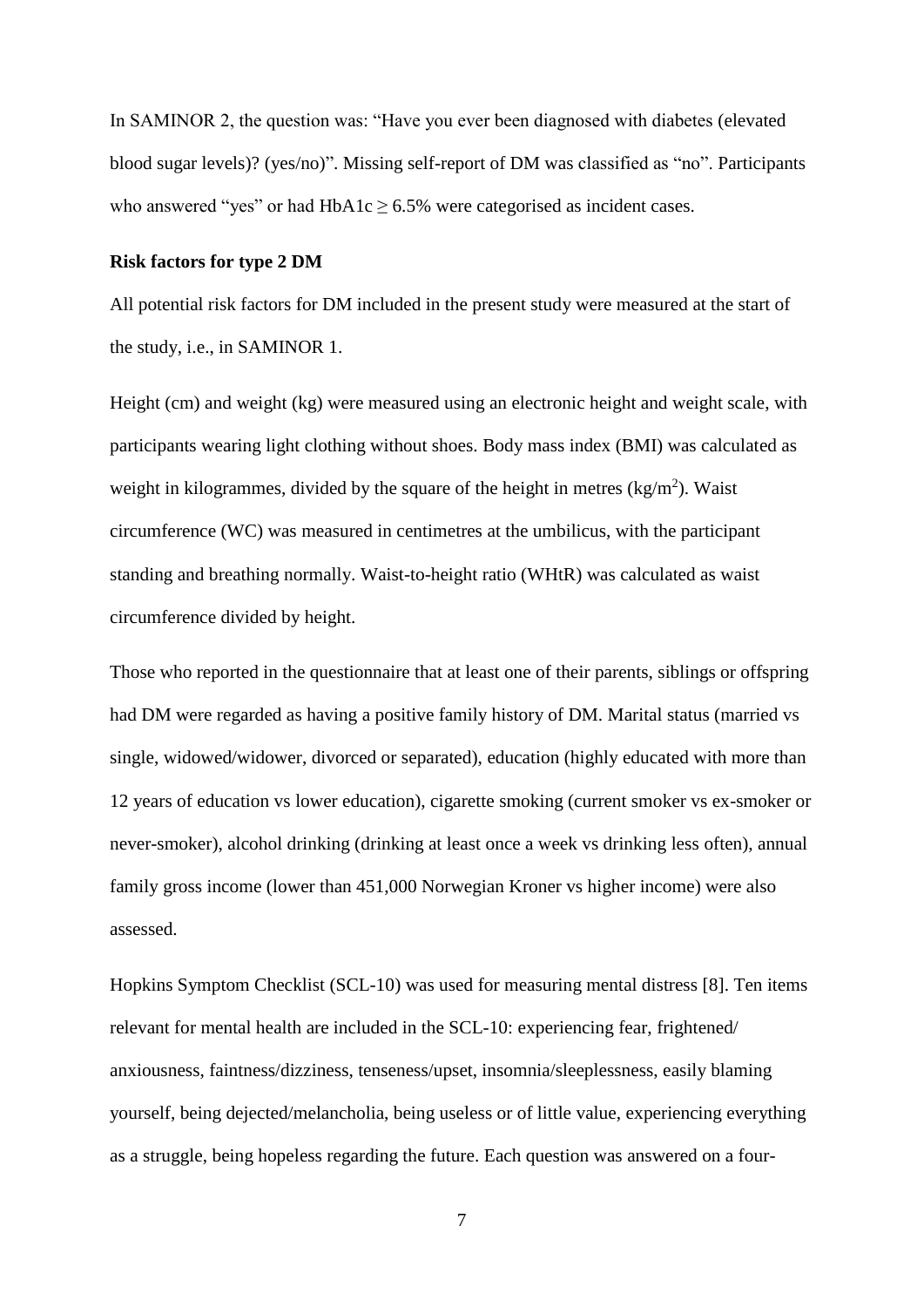point scale ranging from  $1 =$  "Not affected" to  $4 =$  "Extremely affected". In total, 418 participants had at least one missing answer to one of the mentioned ten questions. Imputation was performed for those with one  $(n=130)$  or two  $(n=31)$  missing answers, by assigning the mean values of the respective questions to them, as described by Strand et al. [9]. For records with three or more missing responses, the SCL-10 score was not calculated. The mean of the ten scores was then calculated for each participant, by dividing the sum of the scores by ten. A SCL-10 score over 1.85 is considered indicative of mental distress [8, 9].

Participants scored their leisure-time physical activity during the past year on a four-point scale: 1) "reading, watching TV, or other sedentary activities"; 2) "walking, cycling, or similar forms of exercise at least four hours a week"; 3) "at least four hours a week of recreational sports, heavy gardening, etc."; and 4) "hard training or sports competitions regularly and several times a week" [10]. Those who reported reading, watching TV, or other sedentary activities were regarded as inactive.

#### **Statistical analysis**

Data management and statistical analysis were performed using Stata version 15.0 (Stata Corp., College Station, TX, USA). All tests were two-sided with a 5% significance level and were performed separately for men and women.

Those who were included in the analysis were compared with those we would wish to follow up but were not able to include (due to death, emigration, or lack of participation or insufficient information in SAMINOR 2) with regard to the available baseline characteristics and risk factors for DM (Table 1). Differences in mean age, BMI, WC, and WHtR were tested by two-sample *t*-tests. For the categorical variables, Sami ethnicity, having positive family history of DM, marital status, being highly educated, SCL-10 score > 1.85 (mental distress), smoking, drinking alcohol, having low income, and being inactive in leisure-time, the groups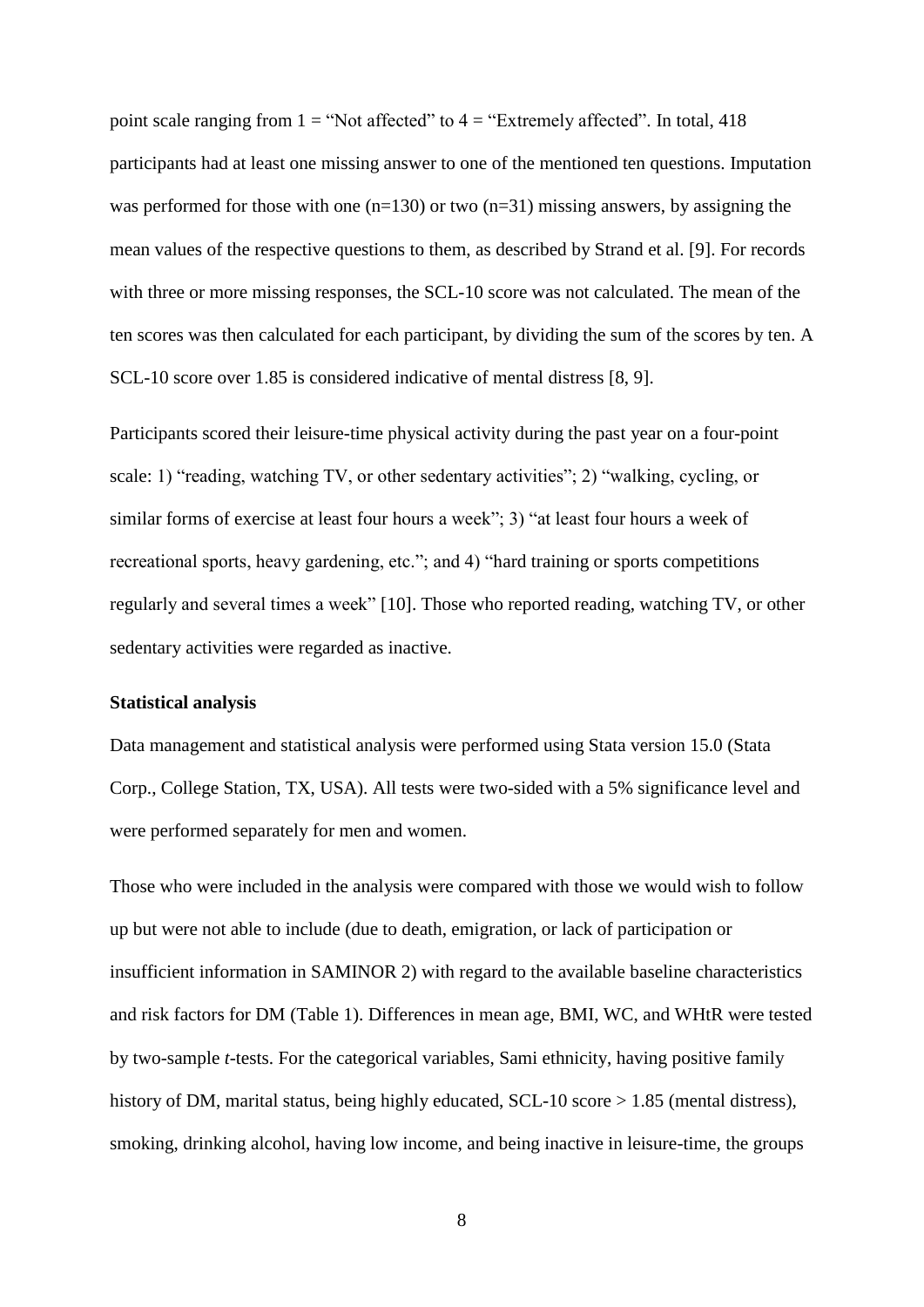were compared using Pearson's  $\chi^2$  tests. The same variables were compared for Sami vs non-Sami subjects included in the analyses (Table 2).

Those who were categorised as having DM in SAMINOR 2, but not in SAMINOR 1 or the first two years after it, were regarded as incident cases of DM, and, by dividing the number of incident cases by the number of DM-free participants in SAMINOR 1 (at-risk individuals), the approximately 8-year cumulative incidence of DM was estimated. Participants were divided into two age groups: 30 or 36–52-year-old participants, and 53–71-year-old participants in SAMINOR 1. The 8-year cumulative incidence of DM was estimated for and compared between Sami and non-Sami participants from the same sex and age group, using Pearson's  $\chi^2$  tests (Table 3).

Multiple logistic regression analysis was used to assess the effect of ethnicity (Sami vs non-Sami), as well as various risk factors, on the development of DM in men and women (Table 4). The first model included ethnicity and age. Then, in addition to age and ethnicity, each of the potential risk factors was included in separate models. Finally, the effect of age, ethnicity, WHtR and education on the cumulative incidence of DM was assessed.

#### **Ethics**

The SAMINOR Study was approved by the Norwegian Data Inspectorate and by the Regional Committees for Medical and Health Research Ethics North (REC North). The committee also approved the present study, with approval number 2016/173. All participants gave written informed consent for medical research and to have their data linked to other registers or surveys. The study was also approved by the SAMINOR Project Board.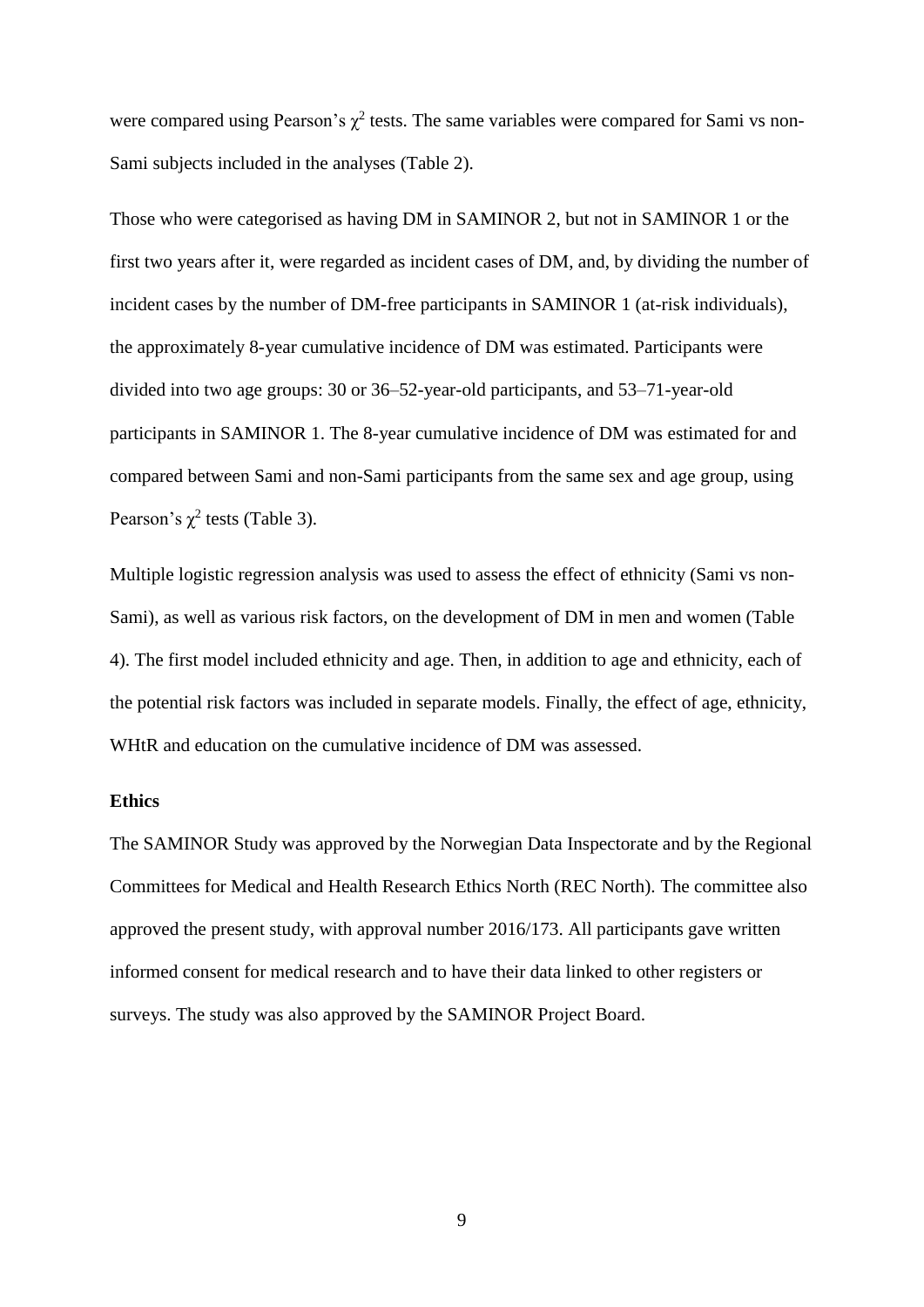**Table 1.** Characteristics of individuals we were able to follow-up, compared to those who were not followed up, among those who participated in SAMINOR 1 (2003–2004) and were eligible<sup>1</sup> for SAMINOR 2 (2012–2014), by sex (N=5875). Numbers are mean (standard deviation) for continuous variables and percent (number of subjects) for categorical variables.

|                                    | Included in the          | Not followed up | p-value |
|------------------------------------|--------------------------|-----------------|---------|
|                                    | follow-up analysis       |                 |         |
| Men                                | $N = 1447$               | $N = 1307$      |         |
| Age (year)                         | 52.4(8.7)                | 51.2 (9.8)      | < 0.01  |
| Body mass index $(kg/m2)$          | 27.5(3.5)                | 27.6(4.2)       | 0.42    |
| Waist circumference (cm)           | 92.3(9.3)                | 93.0 (10.9)     | 0.07    |
| Waist-to-height ratio              | 0.534(0.054)             | 0.537(0.064)    | 0.10    |
| Sami ethnicity (%)                 | 40.2 (581)<br>32.7 (866) |                 | < 0.01  |
| Family history of $DM2(%)$         | 19.4 (280)               | 18.2 (238)      | 0.44    |
| Married <sup>3</sup> $(\%)$        | 64.5 (933)               | 52.8 (690)      | < 0.01  |
| Education > $12$ years (%)         | 32.8 (458)               | 30.7 (381)      | 0.26    |
| SCL-10 score >1.85 $(\%)$          | 5.3(72)                  | 9.5(114)        | < 0.01  |
| Current smoker <sup>4</sup> (%)    | 28.8 (416)               | 39.5 (516)      | < 0.01  |
| Alcohol $5$ (%)                    | 30.7 (444)               | 31.1 (407)      | 0.80    |
| Low-income $(%)$                   | 57.0 (825)               | 61.5(804)       | 0.02    |
| Inactive <sup>7</sup> $(\%)$       | 18.8 (272)               | 23.1 (302)      | 0.01    |
|                                    |                          |                 |         |
| Women                              | $N = 1856$               | $N = 1265$      |         |
| Age (year)                         | 51.6(9.0)                | 50.7(10.1)      | < 0.01  |
| Body mass index $(kg/m2)$          | 27.4(4.6)                | 27.6(4.9)       | 0.38    |
| Waist circumference (cm)           | 84.0 (11.2)              | 84.2 (11.8)     | 0.08    |
| Waist-to-height ratio              | 0.526(0.074)             | 0.527(0.076)    | 0.40    |
| Sami ethnicity (%)                 | 39.5 (733)               | 29.4 (372)      | < 0.01  |
| Family history of $DM2(%)$         | 23.2 (430)               | 21.8 (276)      | 0.38    |
| Married <sup>3</sup> $(\%)$        | 66.0 (1225)              | 58.2 (736)      | < 0.01  |
| Education>12 years (%)             | 38.0 (674)               | 36.3 (428)      | 0.34    |
| SCL-10 score > 1.85 $(\%)$         | 8.4 (141)                | 11.5(130)       | < 0.01  |
| Current smoker <sup>4</sup> $(\%)$ | 30.6 (568)               | 40.9 (517)      | < 0.01  |
| Alcohol $5$ (%)                    | 19.7 (365)               | 20.5 (259)      | 0.58    |
| Low-income $(%)$                   | 58.7 (1090)              | 62.7 (793)      | 0.03    |
| Inactive <sup>7</sup> $(\%)$       | 19.1 (355)               | 22.9 (289)      | 0.01    |

1) Living in the 10 SAMINOR 2 municipalities at time of SAMINOR 1 with relevant year of birth

2) Those who had at least one with DM among father, mother, siblings or children

3) Married vs single, widow/widower, divorced, or separated

4) Current smokers vs former smokers or never-smokers

5) Drinking alcohol at least once a week

6) Yearly gross income of the household less than 451,000 Norwegian Kroner

7) Leisure-time activities include reading, watching TV or other sedentary activities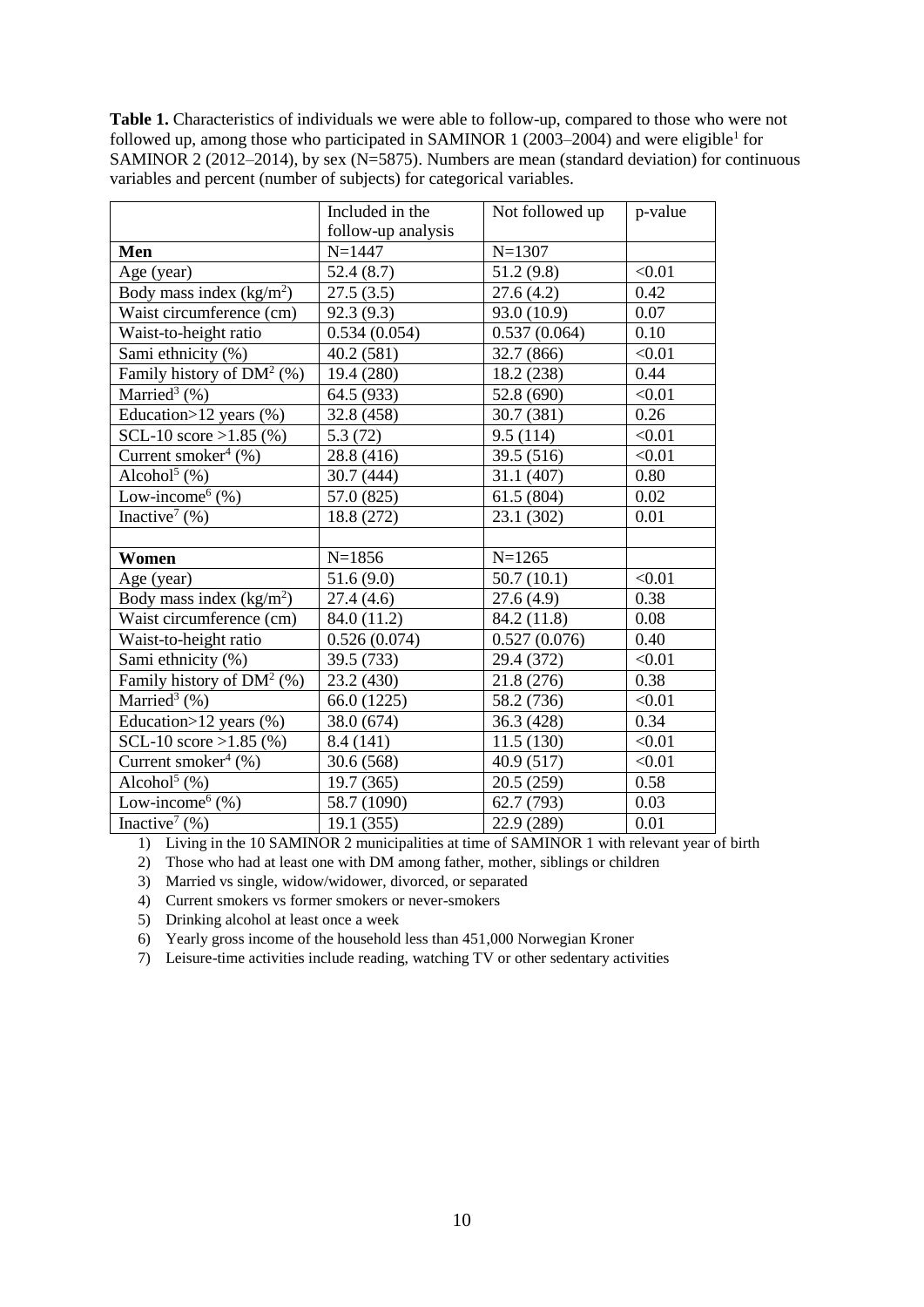**Table 2.** Baseline characteristics of diabetes-free participants in SAMINOR 1 (2003–2004) followedup to SAMINOR 2 (2012–2014), N=3303. Numbers are mean (standard deviation) for continuous variables (age, body mass index, waist circumference, and waist-to-height ratio) and percent (number of subjects) for categorical variables (family history of DM, married, education>12 years, SCL-10 score>1.85, alcohol, low-income, and inactive).

|                                         | Sami         | Non-Sami     | p-value |
|-----------------------------------------|--------------|--------------|---------|
| Men                                     | $N = 581$    | $N = 866$    |         |
| Age (year)                              | 51.8(8.8)    | 52.8(8.7)    | 0.04    |
| Body mass index $(kg/m2)$               | 27.8(3.8)    | 27.3(3.3)    | 0.02    |
| Waist circumference (cm)                | 91.7(9.8)    | 92.8(9.0)    | 0.03    |
| Waist-to-height ratio                   | 0.540(0.060) | 0.529(0.050) | < 0.01  |
| Family history of $DM1(%)$              | 20.5(119)    | 18.6(161)    | 0.37    |
| Married <sup>2</sup> $(\%)$             | 59.2 (344)   | 68.0 (589)   | < 0.01  |
| Education > $12$ years (%)              | 32.6 (184)   | 32.9 (274)   | 0.89    |
| SCL-10 score $>1.85$ (%)                | 6.3(34)      | 4.6(38)      | 0.17    |
| Current smoker <sup>3</sup> $(\% )$     | 29.6 (172)   | 28.2 (244)   | 0.55    |
| Alcohol $(%)$                           | 27.4 (159)   | 32.9 (285)   | 0.02    |
| Low-income <sup>5</sup> $(\%)$          | 60.2(350)    | 54.8 (475)   | 0.04    |
| Inactive <sup>6</sup> $(\% )$           | 20.3 (118)   | 17.8 (154)   | 0.23    |
|                                         |              |              |         |
| Women                                   | $N = 733$    | $N = 1123$   |         |
| Age (year)                              | 50.7(8.9)    | 52.1 (8.9)   | < 0.01  |
| Body mass index $(kg/m2)$               | 28.0(4.8)    | 27.0(4.5)    | < 0.01  |
| Waist circumference (cm)                | 84.5 (11.3)  | 83.6 (11.2)  | 0.11    |
| Waist-to-height ratio                   | 0.539(0.075) | 0.516(0.072) | < 0.01  |
| Family history of $DM1(%)$              | 24.6 (180)   | 22.3 (250)   | 0.25    |
| Married <sup>2</sup> $(\%)$             | 60.3(442)    | 69.7 (783)   | < 0.01  |
| Education>12 years (%)                  | 42.7 (298)   | 35.0 (376)   | < 0.01  |
| SCL-10 score > 1.85 $(\%)$              | 9.0(60)      | 8.0(81)      | 0.47    |
| Current smoker <sup>3</sup> $(\%)$      | 31.6(232)    | 29.9 (336)   | 0.43    |
| Alcohol $(% )$                          | 14.3(105)    | 23.1 (260)   | < 0.01  |
| Low-income <sup>5</sup> $(\frac{9}{6})$ | 61.0(447)    | 57.3 (643)   | 0.11    |
| Inactive <sup>6</sup> $(\%)$            | 25.0(183)    | 15.3(172)    | < 0.01  |

1) Those who had at least one with DM among father, mother, siblings or children

2) Married vs single, widow/widower, divorced, or separated

3) Current smokers vs former smokers or never-smokers

4) Drinking alcohol at least once a week

5) Yearly gross income of the household less than 451,000 Norwegian Kroner

6) Leisure-time activities include reading, watching TV or other sedentary activities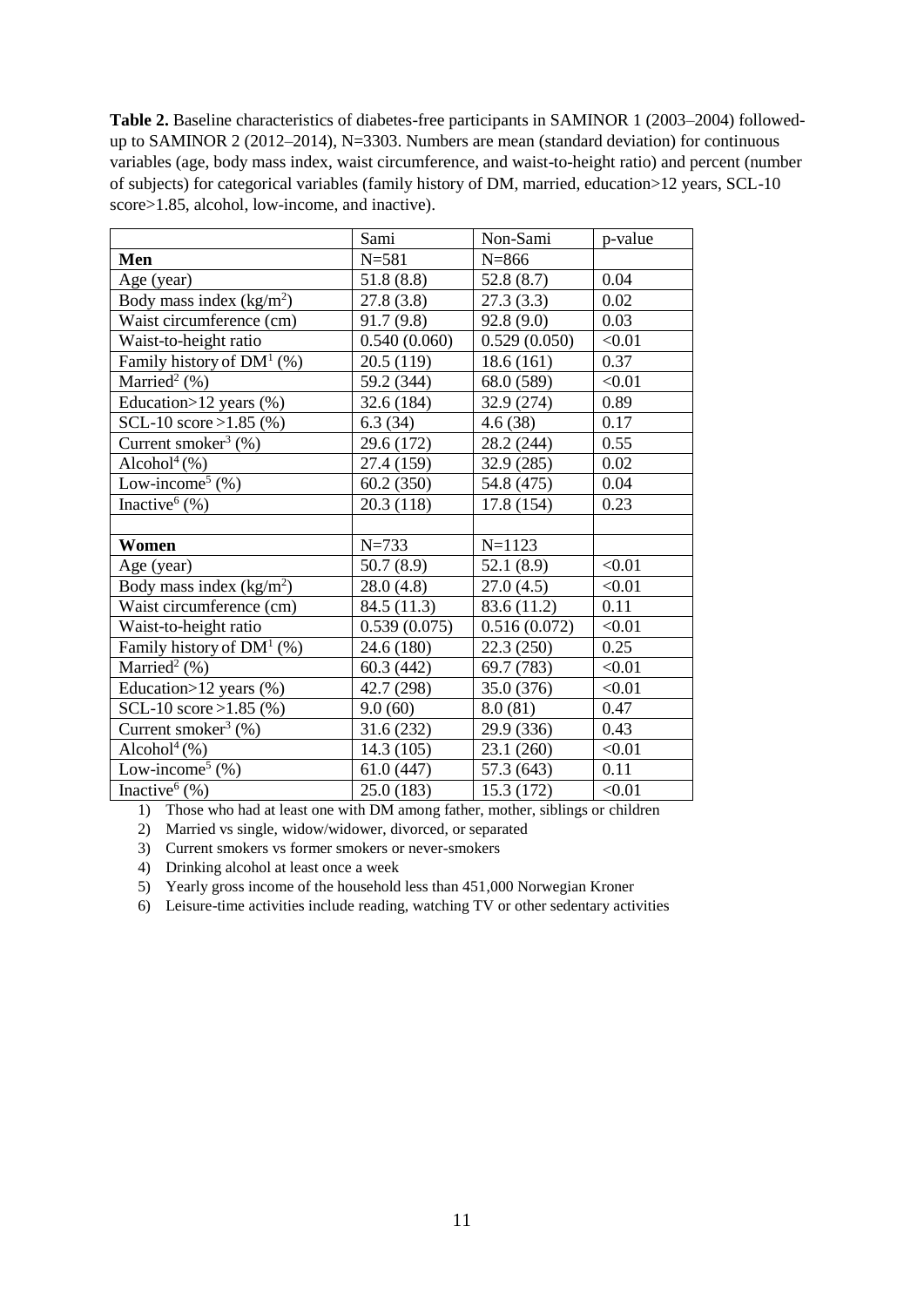### **RESULTS**

Compared to subjects who took part in SAMINOR 1, but were not followed up, subjects who participated in both surveys were on average older, and more likely to be married and report Sami ethnicity. Furthermore, those included in the follow-up analyses were more physically active and less likely to be current smokers, reporting mental disorders, and having low income (Table 1).

Table 2 shows some baseline characteristics of DM-free individuals in SAMINOR 1 who were followed up until SAMINOR 2. In both sexes, Sami had higher mean WHtR and BMI compared to non-Sami. Mean WC was higher among non-Sami men, while no statistically significant difference was observed in the mean WC between Sami and non-Sami women. Among women, more Sami than non-Sami were considered inactive (Table 2).

A total of 201 incident cases of DM were identified in SAMINOR 2, based on self-report  $(n=138)$  or HbA1c  $\geq 6.5\%$  (without self-report) (n=63). We noted that all the self-reported cases had HbA1c  $\geq$  6.5% (results not shown). This number corresponds to a 6.1% (95%) confidence interval: 5.3–6.9) 8-year cumulative incidence of DM. No statistically significant difference in the 8-year cumulative incidence of DM was found between Sami and non-Sami of the same sex and age group (Table 3).

**Table 3.** Estimated 8-year cumulative incidence of diabetes mellitus in % (number of cases) among Sami and non-Sami subjects, according to self-report and/or HbA1c≥6.5%, by sex and age at baseline. SAMINOR 1 (2003–2004) and SAMINOR 2 (2012–2014), N=3303.

|       | Age groups                 | Total $\%$ (n) | Non-Sami $% (n)$ | Sami $% (n)$ | $p$ -value $*$ |
|-------|----------------------------|----------------|------------------|--------------|----------------|
| Men   | 30, 36–52 years<br>5.5(38) |                | 5.3(21)          | 5.8(17)      | 0.79           |
|       | $53-71$ years              | 7.8(59)        | 7.5(35)          | 8.4(24)      | 0.65           |
|       | Total                      | 6.7(97)        | 6.5(56)          | 7.1(41)      | 0.66           |
|       |                            |                |                  |              |                |
| Women | 30, $36 - 52$ years        | 3.8(37)        | 3.2(18)          | 4.5(19)      | 0.32           |
|       | $53-71$ years              | 7.7(67)        | 8.3(47)          | 6.5(20)      | 0.35           |
|       | Total                      | 5.6(104)       | 5.8(65)          | 5.3(39)      | 0.67           |

\* p-values are from Pearson's  $\chi^2$ - test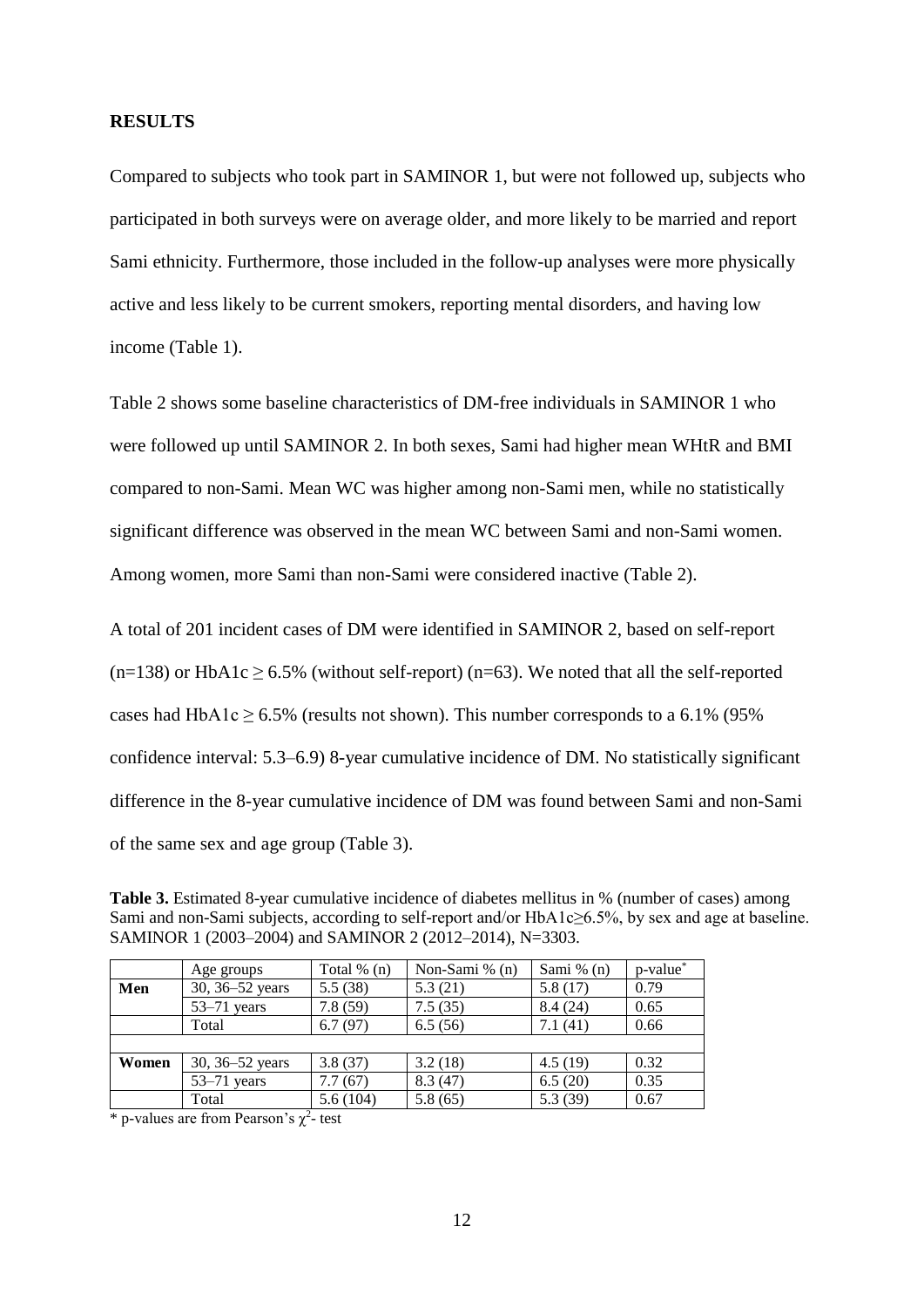We found a positive relationship between age and the odds of DM during follow-up. This relationship was statistically significant in women  $(p<0.01)$  but not in men  $(p=0.29)$ . The ageadjusted logistic regression analysis showed no statistically significant difference between Sami and non-Sami in the odds for DM in men or women. Further adjustments for other risk factors of DM confirmed that there were no ethnic differences in the odds of contracting DM (Table 4). BMI, WC and WHtR were statistically significant risk factors for DM in both sexes (adjusted for age and ethnicity).

**Table 4.** Adjusted odds ratios (OR) with 95% confidence interval (95% CI) for incident cases of diabetes mellitus (DM) for Sami compared to non-Sami subjects, and various risk factors for DM, stratified by sex. SAMINOR 1 (2003–2004) and SAMINOR 2 (2012–2014), N=3303.

|                  | Models                                                 | Adjusted OR         | p-value | Adjusted OR (95% CI) for       | p-value |
|------------------|--------------------------------------------------------|---------------------|---------|--------------------------------|---------|
|                  |                                                        | (95% CI) for Sami   |         | respective risk factors (apart |         |
|                  |                                                        | vs non-Sami         |         | from age and ethnicity)        |         |
|                  | <b>Men</b> $(n=1447)$                                  |                     |         |                                |         |
|                  | Age+ethnicity                                          | $1.11(0.73-1.69)$   | 0.62    | $\blacksquare$                 |         |
|                  | Age+ethnicity+BMI <sup>1</sup>                         | $0.91(0.59-1.41)$   | 0.68    | $1.27(1.20-1.34)$              | < 0.01  |
|                  | Age+ethnicity+ $WC^2$                                  | $1.15(0.75-1.78)$   | 0.51    | $1.08(1.06-1.10)$              | < 0.01  |
|                  | Age+ethnicity+WHt $R^3$                                | $0.84(0.54 - 1.32)$ | 0.46    | $1.16(1.12-1.20)$              | < 0.01  |
|                  | Age+ethnicity+education                                | $1.09(0.71-1.66)$   | 0.70    | $0.95(0.89-1.01)$              | 0.11    |
|                  | Age+ethnicity+inactivity <sup>4</sup>                  | $1.10(0.72 - 1.67)$ | 0.65    | $1.49(0.92 - 2.42)$            | 0.10    |
|                  | Age+ethnicity+alcohol <sup>5</sup>                     | $1.09(0.72 - 1.65)$ | 0.68    | $0.67(0.42 - 1.11)$            | 0.12    |
|                  | Age+ethnicity+smoking6                                 | $1.10(0.72 - 1.68)$ | 0.64    | $0.97(0.61 - 1.54)$            | 0.90    |
|                  | Age+ethnicity+mental distress <sup>7</sup>             | $1.15(0.74 - 1.78)$ | 0.53    | $0.40(0.10-1.64)$              | 0.20    |
|                  | Age+ethnicity+WHtR+education                           | $0.85(0.54 - 1.33)$ | 0.47    | WHtR: 1.17 (1.12-1.21)         | < 0.01  |
|                  |                                                        |                     |         | education: 0.98 (0.92-1.04)    | 0.55    |
| Women $(n=1856)$ |                                                        |                     |         |                                |         |
|                  | Age+ethnicity                                          | $0.97(0.64 - 1.47)$ | 0.89    |                                |         |
|                  | $Age+ethnicity+BMI1$                                   | $0.82(0.53-1.25)$   | 0.35    | $1.14(1.10-1.18)$              | < 0.01  |
|                  | Age+ethnicity+ $WC^2$                                  | $0.91(0.59-1.39)$   | 0.66    | $1.07(1.05-1.09)$              | < 0.01  |
|                  | Age+ethnicity+WHt $R^3$                                | $0.72(0.47-1.11)$   | 0.14    | $1.11(1.08-1.13)$              | < 0.01  |
|                  | Age+ethnicity+education                                | $1.02(0.66 - 1.57)$ | 0.92    | $0.93(0.87-0.99)$              | 0.02    |
|                  | Age+ethnicity+inactivity <sup>4</sup>                  | $0.95(0.63 - 1.43)$ | 0.80    | $1.28(0.79-2.08)$              | 0.31    |
|                  | Age+ethnicity+alcohol <sup>5</sup>                     | $0.95(0.63 - 1.43)$ | 0.80    | $0.72(0.41-1.24)$              | 0.23    |
|                  | $Age + \text{ethnicity} + \text{smoking}$ <sup>6</sup> | $0.97(0.64 - 1.46)$ | 0.90    | $1.08(0.70-1.66)$              | 0.73    |
|                  | Age+ethnicity+mental distress <sup>7</sup>             | $1.10(0.71 - 1.71)$ | 0.66    | $0.94(0.43 - 2.07)$            | 0.88    |
|                  | Age+ethnicity+WHtR+education                           | $0.78(0.50-1.22)$   | 0.28    | WHtR: 1.10 (1.08-1.13)         | < 0.01  |
|                  |                                                        |                     |         | education: 0.96 (0.90-1.02)    | 0.20    |

1) BMI: body mass index  $(kg/m<sup>2</sup>)$ 

2) WC: waist circumference (cm)

3) WHtR: waist-to-height ratio. For the OR to be more understandable, this variable is multiplied by 100

4) Leisure-time physical activity includes reading, watching TV or other sedentary activities

5) Drinking alcohol at least once a week vs drinking alcohol less often

6) Current smokers vs ex-smokers and never-smokers

7) SCL-10 score >1.85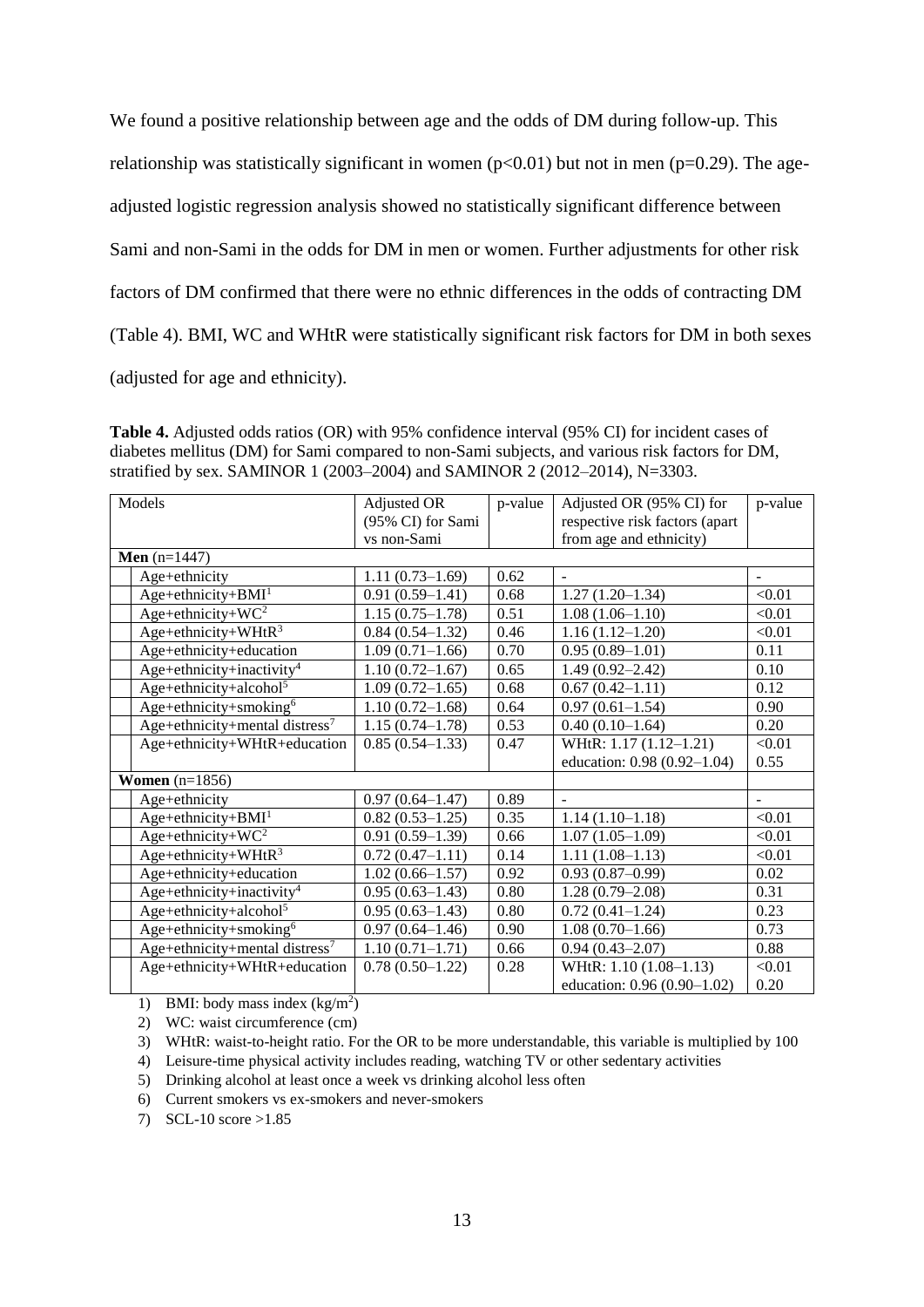### **DISCUSSION**

The present study is the first to estimate the cumulative incidence of DM among Sami and non-Sami inhabitants of Northern Norway. After eight years of follow-up, 201 (6.1%) incident cases of DM were identified, based on self-report and/or  $HbA1c \geq 6.5\%$ . The 8-year cumulative incidence of DM was not statistically significantly different between Sami and non-Sami counterparts of the same sex.

Of 5875 SAMINOR 1 participants who were eligible to participate in SAMINOR 2, 3303 were included in the follow-up analysis. To assess the risk of selection bias, we compared some relevant and available risk factors for DM between those who were included in the analysis and those who were not. Although those who were not included in the final analysis were on average younger, the age discrepancy was only around one year, which may not have affected the estimated cumulative incidence of DM. Not being married, being a smoker, having a higher SCL-10 score (mental distress indicator), having lower income and having lower level of leisure-time physical activity, were some attributes of those who were not included in the analysis. In the second survey of the Tromsø Study, it was found that nonparticipants were over-represented among young and unmarried men [11]. Results from the Tromsø Study indicate lower mortality in subjects who attended several surveys rather than only one [12]. Results from similar studies in Norway indicate that non-participants have higher levels of chronic diseases, higher mortality rates, higher prevalence of disability pension and belong to lower socioeconomic groups [13, 14]. On the other hand, BMI, WC, WHtR (indicators of obesity) and having a positive family history of DM (an indicator of genetic predisposition to DM) were not statistically significantly different between those included in our analysis and those not, making it less likely that the two groups were systematically different with regard to the risk of DM.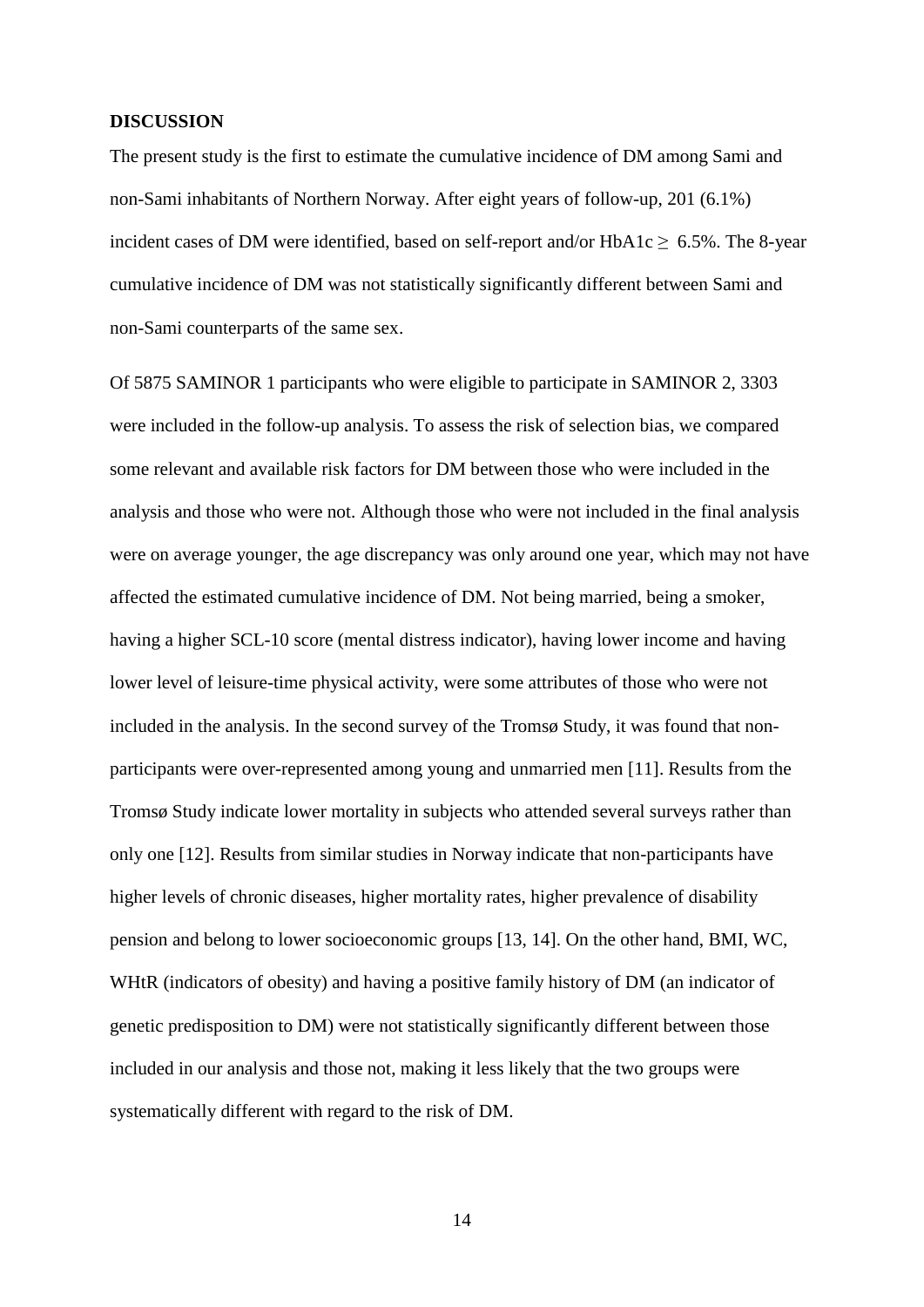If loss to follow-up is due to the outcome (DM), its complications or diseases with shared risk factors (e.g. cardiovascular diseases), the cumulative risk is underestimated (competing risk effect) [15]. Our dataset was not linked to the Cause of Death Registry, so we do not have direct information about the number and causes of death of those who died during the followup period. It is unlikely that a participant contracted DM during the follow-up period and died of the disease itself or its late complications. On the other hand, deaths due to competing risks (like cardiovascular diseases) inevitably lead to underestimation of the cumulative incidence of DM. Based on numbers from Statistics Norway, one can expect there to have been around 330 deaths from 2001 to 2011 (10 years) in a group of 5875 persons with similar age span and age distribution to those of our participants (calculations not shown) [16].

According to the Norwegian Institute of Public Health, cancers are the leading cause of death in people with a similar age span to those of our participants, followed by cardiovascular diseases (mutual risk factors for DM) [17]. Competing risks become more important with the increasing age of the population under study (increased risk of multimorbidity). As the mean baseline age of both groups, those that were followed up and those that were not, was around 52 years, and there were relatively few expected deaths (330 deaths totally), it is not thought that competing risks have substantially affected our estimate of the cumulative incidence of DM. Furthermore, studies have shown minimal or no difference between Sami and non-Sami individuals in the distribution of risk factors for cardiovascular diseases and/or the risk of acute myocardial infarction or cerebral stroke [18, 19]. We do not have information on the participants in SAMINOR 1, who, due to emigration, were not included in the final analysis, but they were few, and it is unlikely that they had any impact on the conclusions.

At the end of the follow-up period (SAMINOR 2), self-reported DM and/or  $HbA1c \ge 6.5\%$ was used to identify incident cases of DM. This HbA1c cut-off is suggested by the American Diabetes Association, as well as the Norwegian Directorate of Health [20, 21], and is being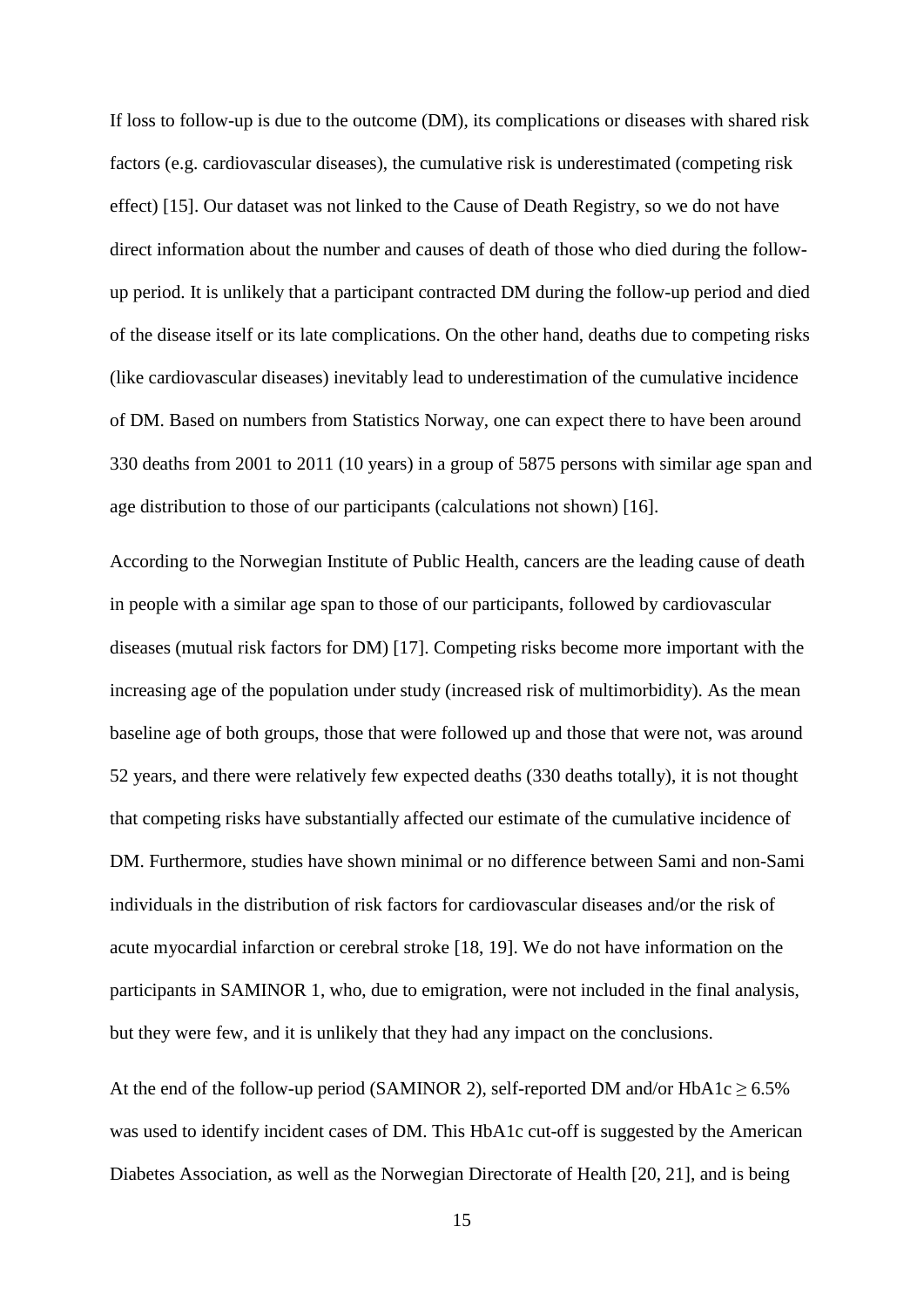largely applied in practice. According to the Tromsø OGTT study, an HbA1c cut-off  $\geq 6.5\%$ provides sensitivity and specificity of around 35% and 97%, respectively [22]. The low performance of the test leads to substantial misclassification of DM, but it must be assumed to be unrelated to categorisation as a Sami or not.

The HbA1c reflects average plasma glucose concentration during the preceding two to three months [23]. The test has high levels of pre-analytical stability and reproducibility, fewer dayto-day perturbations during periods of stress and illness, and convenience (no need for fasting state or glucose overload) [20]. These attributes might, to some extent, offset the low performance of the test [23].

The questionnaire applied in the present study was not validated. However, the sensitivity and positive predictive value of self-reported DM were reported as 86.7% and 73.4%, respectively, in the CADEUS study in France, using medical records as standard [24]. The validity of self-reported DM in the HUNT 1 Survey was reported to be excellent by comparison with the general practitioners' records, with positive and negative predictive values of 96% and 99.7%, respectively [25].

Categorisation of the participants into Sami and non-Sami was based on the information provided from the SAMINOR 1 questionnaires. It is extremely unlikely that a non-Sami individual would report their ethnicity as Sami, while, due to decades of the governmental assimilation policy (Norwegianisation) and the stigmatisation of Sami people, it is quite likely that some Sami people might report their ethnicity as non-Sami.

These misclassifications must be expected to be unrelated to the DM diagnosis, and have most likely substantially attenuated the measure of association (the possible ethnic difference in DM risk) [26, 27]. The lack of statistically significant difference in the 8-year cumulative incidence of DM between Sami and non-Sami might be explained by the misclassifications or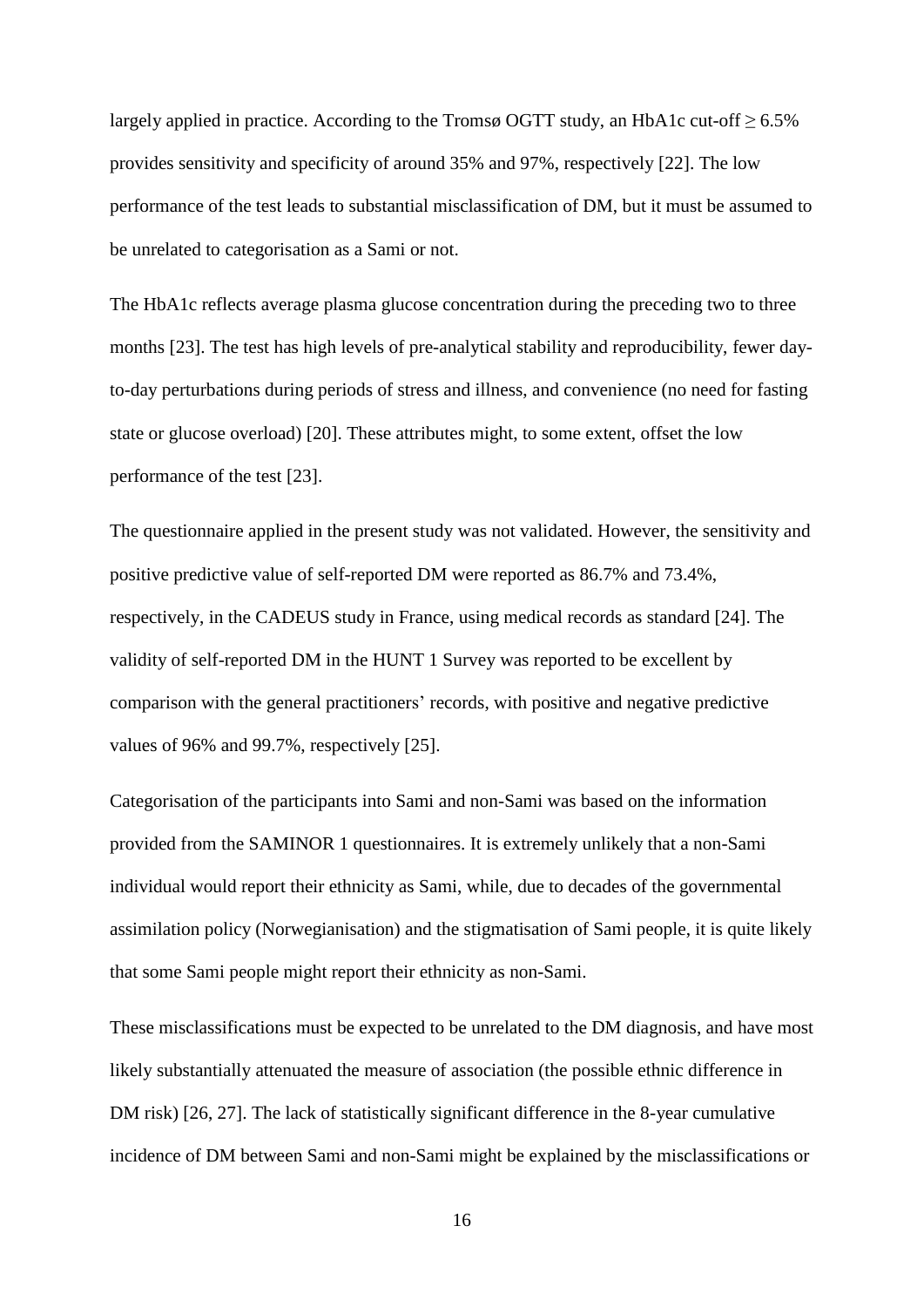the relatively small study sample size. Similar standards of living, high awareness about lifestyle diseases like type 2 DM and fair access to healthcare services for both ethnic groups in the study municipalities are other possible explanations.

According to a newly published cohort study, the estimated prevalence of diagnosed type 2 DM for all residents in Norway aged 30 to 89 years increased from 4.9% in year 2009 to 6.1% in 2014 [28]. Nevertheless, the incidence rate of type 2 DM decreased significantly from 609 cases per 100,000 person-years in 2009 to 398 cases per 100,000 in 2014, an annual reduction of 10.1%. Our estimated cumulative incidence of DM (6.1% in 8 years or around 762 cases in 100,000 participants in a year) is comparable to the reported 609 cases per 100,000 personyears in year 2009. It should be kept in mind that our estimate included all types of DM, while the mentioned study reported known cases of type 2 DM. However, due to the age of the new cases, they must be expected to be mainly type 2 DM. In the HUNT Study (from 1995–1997 to 2006–2008), the 11-year cumulative incidence of any diabetes was around 4.5% among adults (20  $\le$  age  $<$  70) using self-report, RPG  $\ge$  11.1 mmol/L, fasting plasma glucose  $\ge$  7 mmol/L, HbAc1  $\geq$  6.5% or 2-hour 75g OGTT  $\geq$  11.1 mmol/L [25]. The different age span of participants in the HUNT Study is the most likely explanation for the difference between our results and those from the HUNT Study.

While incidence rates of type 2 DM have been reported to be on the rise worldwide in the last 30 years, the disease disproportionally affects indigenous populations [29, 30]. Higher incidence and prevalence of type 2 DM among indigenous peoples, in comparison to the benchmark populations, seems to be a shared phenomenon worldwide [2]. For example, the age-standardised incidence of type 2 DM of 1814 Australian Aboriginal and Torres Strait Islander adults from 1999 to 2007 was reported to be 30.5 in 1000 person-years. The estimated incidence rate is nearly four times higher than that for the non-Indigenous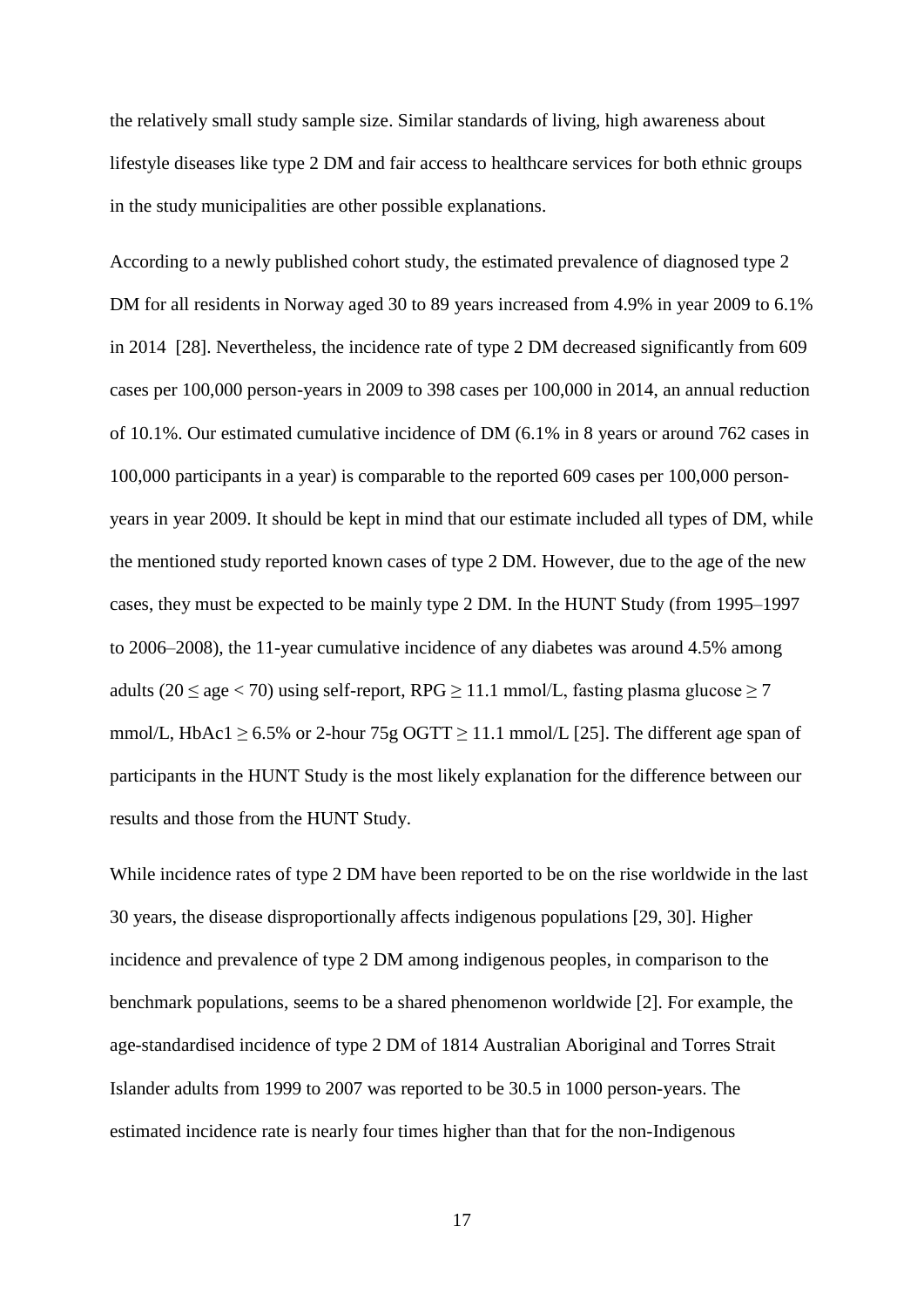population and 50% higher than the incidence reported 10 years ago in Australian Aboriginals [31].

Results from the present study, as well as results from our previous studies, which found either no or not a marked ethnic difference in the incidence or prevalence of DM between Sami and non-Sami people in Norway [3-5], imply substantial better conditions for Sami people in Norway, compared with those of other indigenous peoples throughout the world. This is probably due to the Sami enjoying quite similar living and healthcare standards to those of other Norwegian citizens.

### **Strengths and limitations**

Some of the strengths of the present study lie in the application of a comprehensive questionnaire and the use of trained personnel, enabling us to obtain copious amounts of information on several aspects of living and health-related conditions, as well as the use of HbA1c, in addition to self-report, to ascertain DM. The present study is the first longitudinal study to measure the cumulative incidence of DM in Sami-inhabited regions in Norway.

A conventional participation rate, relatively small sample size, limited number of included municipalities, lack of sufficient dietary information, no differentiation between types of DM, lack of linkage to national health registers such as prescription databases, the Cause of Death Register, or discharge register, are some of the limitations of the present study. It is also a limitation that we lack information about which of the SAMINOR 1 participants were actually invited to SAMINOR 2.

We did not have reliable data on the exact time of diagnosis/occurrence of the disease, which made calculation of the incidence rate of DM impossible.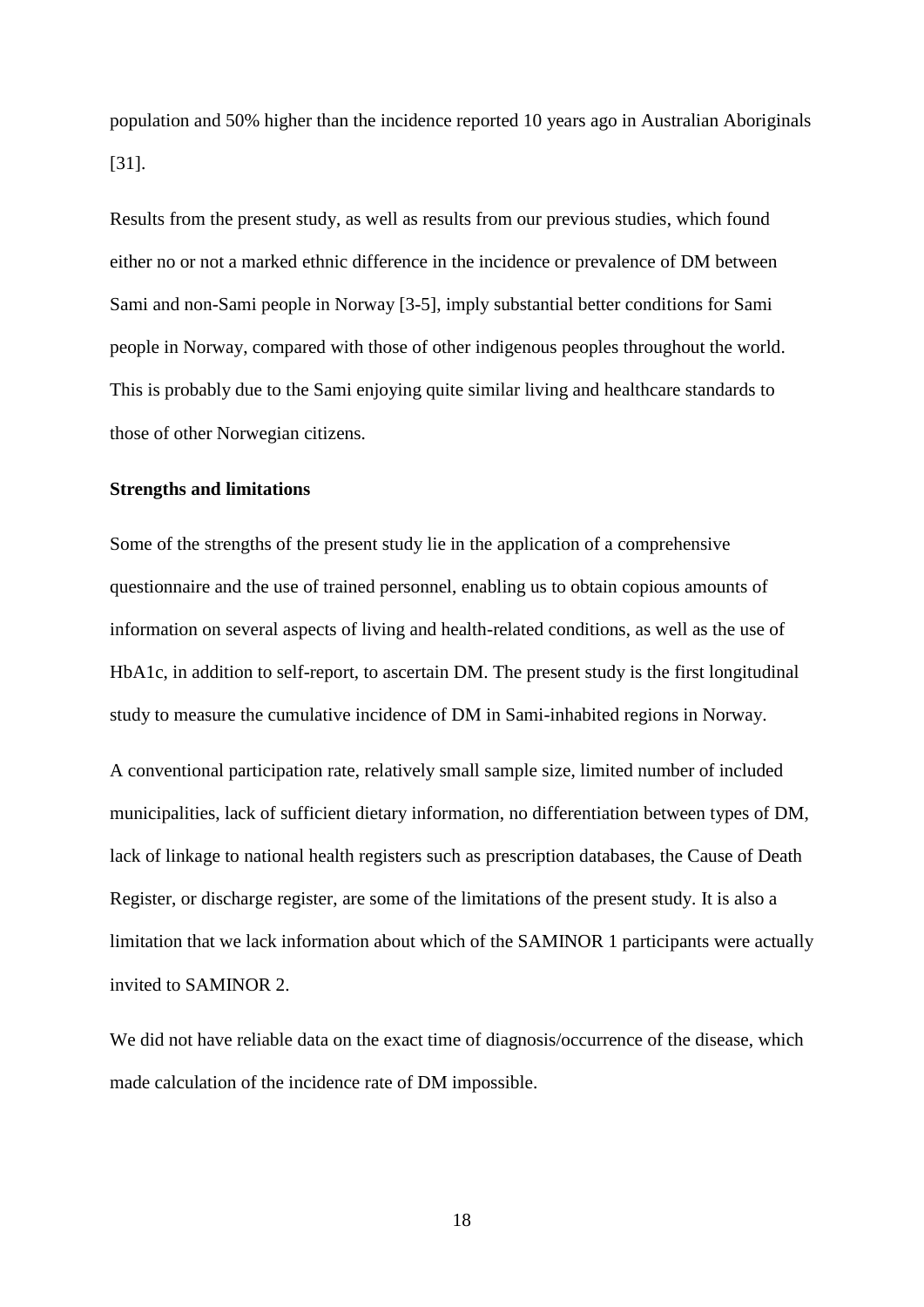## **CONCLUSIONS**

We observed no ethnic difference in the 8-year cumulative incidence of DM, although mean WHtR and BMI were higher among Sami than non-Sami participants of both sexes. There may be a need for larger studies in the future, to track and elucidate any ethnic difference in the cumulative incidence or incidence rate of DM.

## **List of abbreviations:**

BMI: body mass index

DM: diabetes mellitus

HbA1c: glycated hemoglobin

RPG: random plasma glucose

TV: television

WC: waist circumference

WHtR: waist-to-height ratio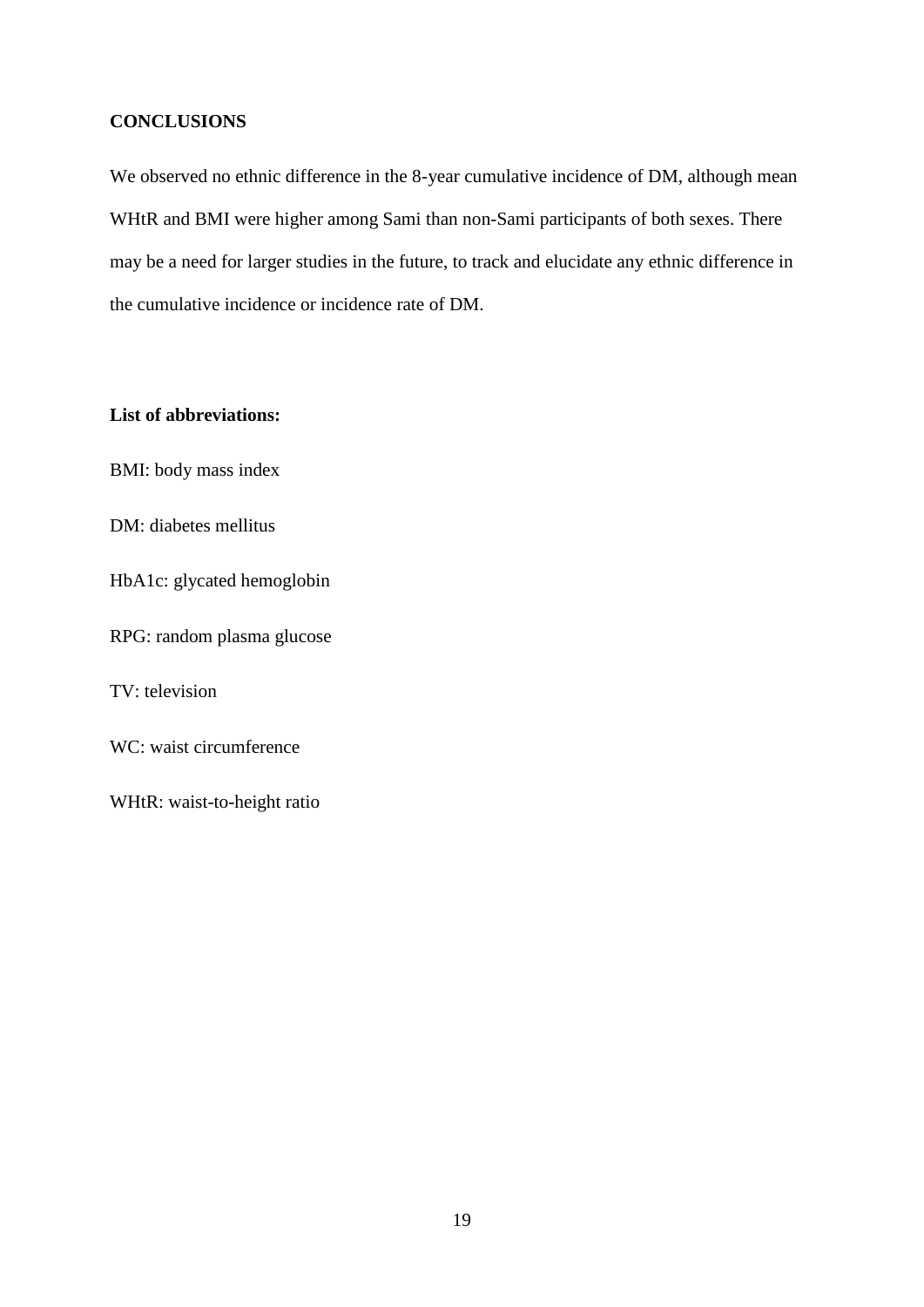#### **DECLARARTION**

**Acknowledgment:** We are indebted to the participants of the SAMINOR Study, without whom our research would be impossible.

**Competing interests***:* The authors declare that they have no competing interests.

**Ethics approval and consent to participate:** The SAMINOR Study was approved by the Norwegian Data Inspectorate and by the Regional Committees for Medical and Health Research Ethics North (REC North). The committee also approved the present study with the approval number 2016/173. All participants gave written informed consent for medical research and to have their data linked to other registers or surveys.

### **Consent for publication:** Not applicable

**Funding:** The Norwegian Ministry of Health and Care Services provided funding for The SAMINOR 1 Survey. The SAMINOR 2 Clinical Survey was financed by the Norwegian Ministry of Health and Care Services; the Northern Norway Regional Health Authority; the Regional Research Fund of Northern Norway; the Sami Parliament; the Sami Norwegian National Advisory Unit on Mental Health and Substance Use; Finnmark, Troms, and Nordland County Councils. UiT The Arctic University of Norway funded Naseribafrouei's PhD scholarship. The funding organs had no role in the analysis or preparation of the manuscript. The publication charges for this article have been funded by a grant from the publication fund of UiT The Arctic University of Norway.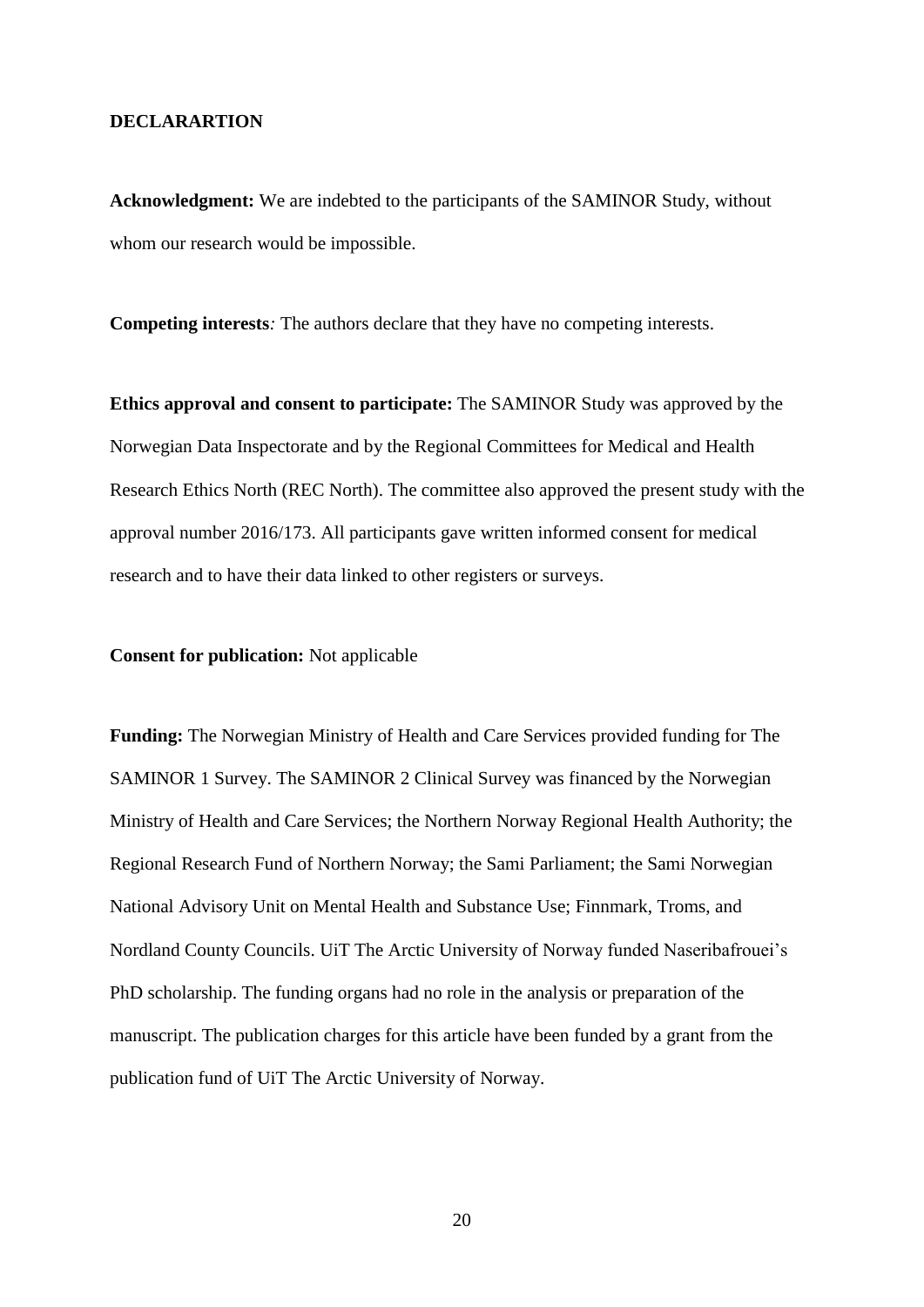**Contributors' contributions:** ARB conceptualised and initiated the study. AN as the corresponding author analyzed the data and wrote the article. MM assisted in statistical analyses as well as material and methods' descriptions. BME, MM, JS and ARB contributed to the interpretation of the results and drafting of the manuscript. All authors read and approved the final manuscript.

**Availability of data and materials:** The data that support the findings of this study were used under licence for the current study and are therefore not publicly available. Data are available from the SAMINOR Study upon reasonable request [\(www.saminor.no\)](http://www.saminor.no/), but restrictions apply to the availability of these data, due to Norwegian privacy regulations.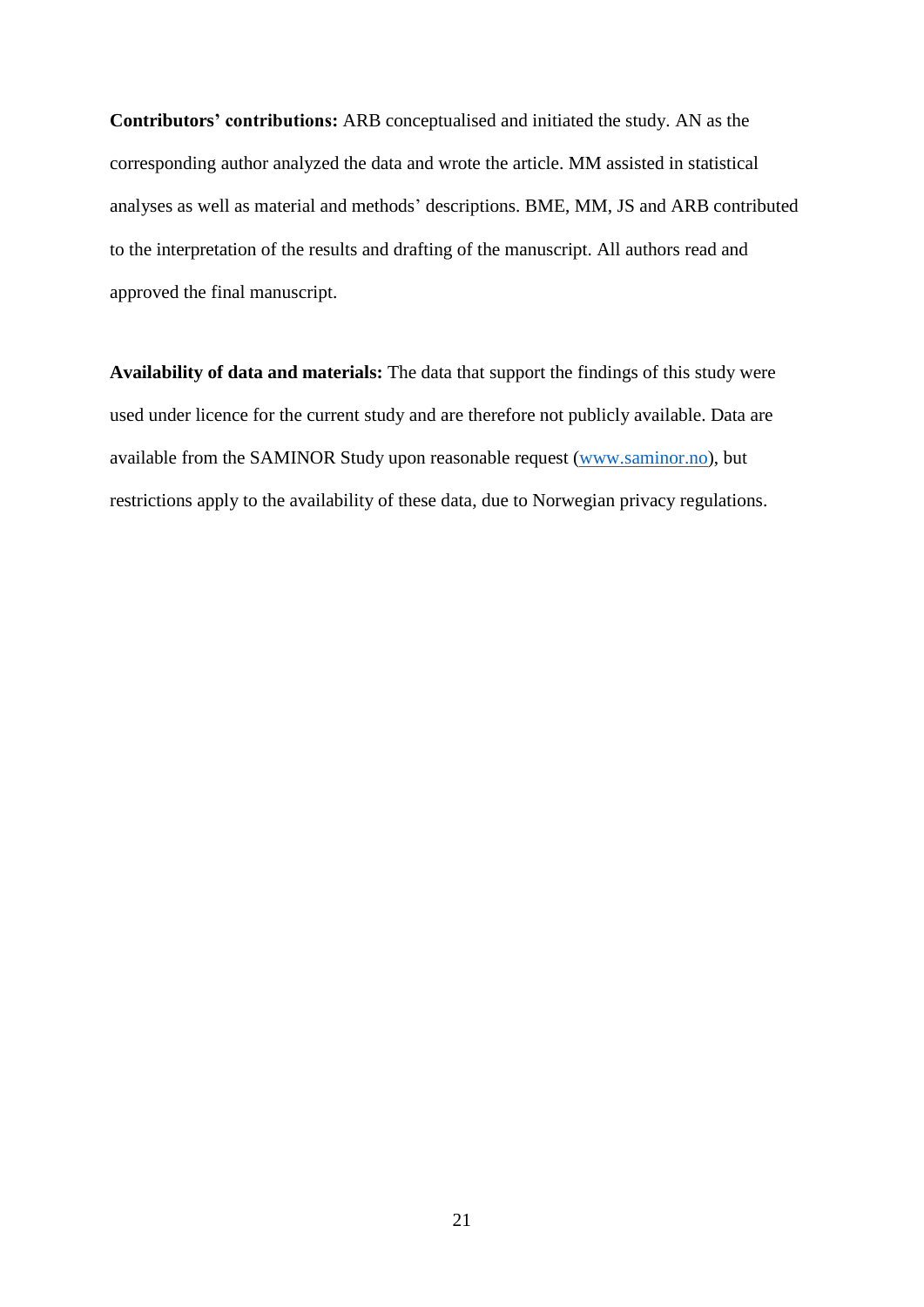# **REFERENCES**

- 1. Vos, T., et al., *Global, regional, and national incidence, prevalence, and years lived with disability for 310 diseases and injuries, 1990–2015: a systematic analysis for the Global Burden of Disease Study 2015.* The Lancet, 2016. **388**(10053): p. 1545-1602.
- 2. Naqshbandi, M., et al., *Global complication rates of type 2 diabetes in Indigenous peoples: A comprehensive review.* Diabetes Res Clin Pract, 2008. **82**(1): p. 1-17.
- 3. Naseribafrouei, A., et al., *Ethnic difference in the prevalence of pre-diabetes and diabetes mellitus in regions with Sami and non-Sami populations in Norway - the SAMINOR1 study.* International Journal of Circumpolar Health, 2016. **75**: p. 31697.
- 4. Broderstad, A.R. and M. Melhus, *Prevalence of metabolic syndrome and diabetes mellitus in Sami and Norwegian populations. The SAMINOR-a cross-sectional study.* BMJ Open, 2016. **6**(4): p. e009474.
- 5. Naseribafrouei, A., et al., *Prevalence of pre-diabetes and type 2 diabetes mellitus among Sami and non-Sami men and women in Northern Norway - The SAMINOR 2 Clinical Survey.* International Journal of Circumpolar Health, 2018. **77**(1): p. 1463786.
- 6. Lund, E., et al., *Population based study of health and living conditions in areas with both Sami and Norwegian populations--the SAMINOR study.* International Journal of Circumpolar Health, 2007. **66**(2): p. 113-28.
- 7. Brustad, M., et al., *A population-based study on health and living conditions in areas with mixed Sami and Norwegian settlements - the SAMINOR 2 questionnaire study.* Int J Circumpolar Health, 2014. **73**: p. 23147.
- 8. Sørlie, T., K.L. Hansen, and O. Friborg, *Do Norwegian Sami and non-indigenous individuals understand questions about mental health similarly? A SAMINOR 2 study.* International Journal of Circumpolar Health, 2018. **77**(1): p. 1481325.
- 9. Strand, B.H., et al., *Measuring the mental health status of the Norwegian population: a comparison of the instruments SCL-25, SCL-10, SCL-5 and MHI-5 (SF-36).* Nordic Journal of Psychiatry, 2003. **57**(2): p. 113-8.
- 10. Grimby, G., et al., *The "Saltin-Grimby Physical Activity Level Scale" and its application to health research.* Scandinavian Journal of Medicine & Science in Sports, 2015. **25 Suppl 4**: p. 119-25.
- 11. Jacobsen, B.K. and D.S. Thelle, *The Tromso Heart Study: responders and nonresponders to a health questionnaire, do they differ?* Scandinavian journal of social medicine, 1988. **16**(2): p. 101-4.
- 12. Jacobsen, B.K., et al., *Cohort profile: the Tromso Study.* International Journal of Epidemiology, 2012. **41**(4): p. 961-7.
- 13. Knudsen, A.K., et al., *The health status of nonparticipants in a population-based health study: the Hordaland Health Study.* American Journal of Epidemiology, 2010. **172**(11): p. 1306-14.
- 14. Langhammer, A., et al., *The HUNT study: participation is associated with survival and depends on socioeconomic status, diseases and symptoms.* BMC Medical Research Methodology, 2012. **12**: p. 143.
- 15. Szklo, M. and F.J. Nieto, *Measuring Disease Occurrence*, in *Epidemiology Beyond the basics*. 2014, Jones & Bartlett Learning: Burlington.
- 16. *Statistics Norway, Døde, etter kjønn og aldersgruppe (per 100 000 av middelfolkemengden) 1866-1870 - 2011-2015*. [cited 2018; Available from: [https://www.ssb.no/statbank/table/05848/.](https://www.ssb.no/statbank/table/05848/)
- 17. *Folkehelseinstituttet, Dødsårsaksregistret, statistikkbank*. [cited 2018; Available from: [http://statistikkbank.fhi.no/dar/.](http://statistikkbank.fhi.no/dar/)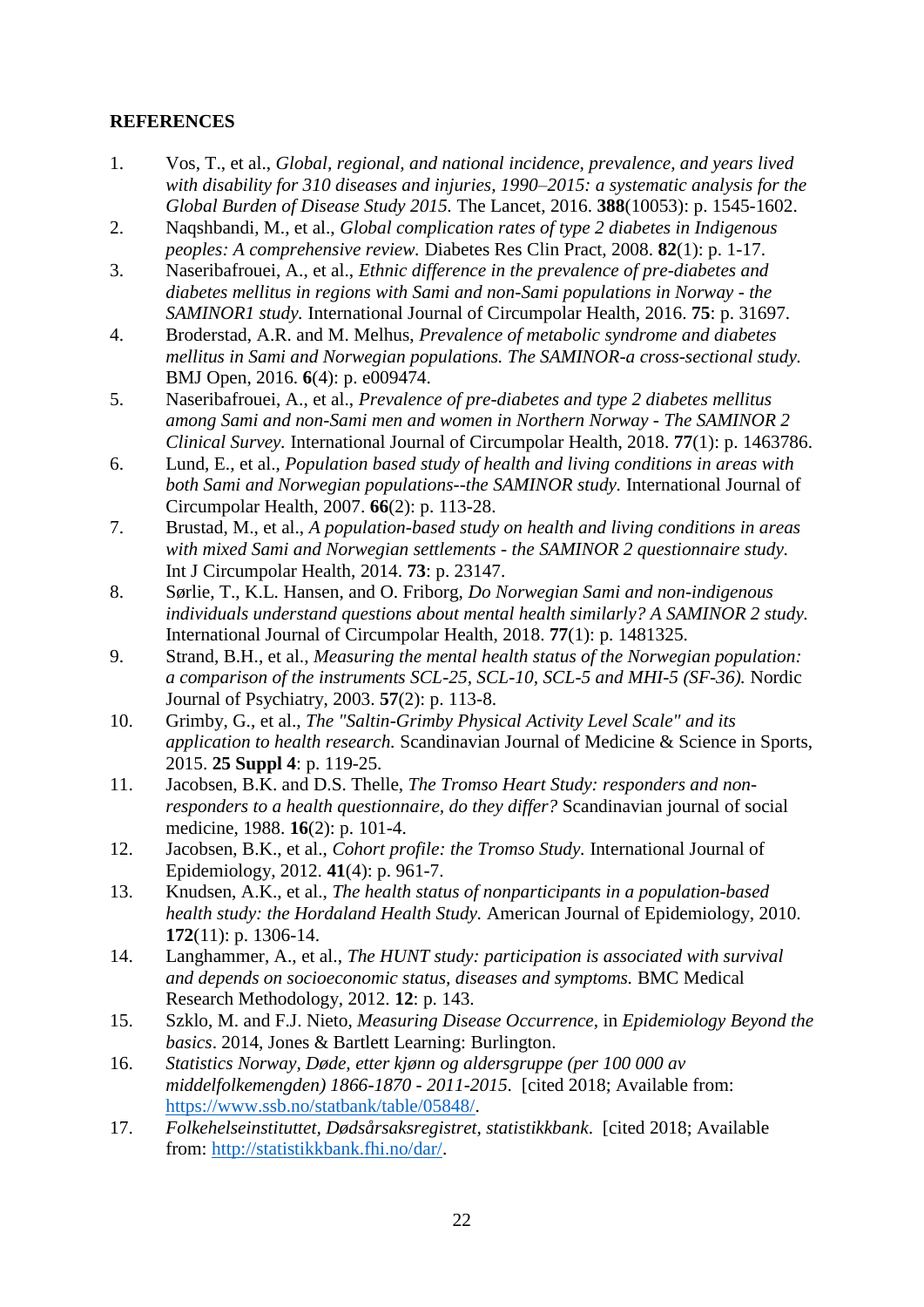- 18. Siri, S.R.A., et al., *Distribution of risk factors for cardiovascular disease and the estimated 10-year risk of acute myocardial infarction or cerebral stroke in Sami and non-Sami populations: The SAMINOR 2 Clinical Survey.* Scandinavian Journal of Public Health, 2018. **46**(6): p. 638-646.
- 19. Eliassen, B.M., et al., *Prevalence of self-reported myocardial infarction in Sami and non-Sami populations: the SAMINOR study.* International Journal of Circumpolar Health, 2015. **74**: p. 24424.
- 20. *American Diabetes Association. Diagnosis and classification of diabetes mellitus.* Diabetes Care, 2010. **33 Suppl 1**: p. S62-9.
- 21. Helsedirektoratet. *Diagnistiske kriterier for diabetes*. Nasjonal faglig retningslinje for diabetes; Diagnostikk av diabetes, risikovurdering og oppfølging av personer med høy risiko for å utvikle diabetes [cited 2018; Available from: [https://helsedirektoratet.no/retningslinjer/diabetes/seksjon?Tittel=diagnostikk-av](https://helsedirektoratet.no/retningslinjer/diabetes/seksjon?Tittel=diagnostikk-av-diabetes-risikovurdering-2679#diagnostiske-kriterier-for-diabetessterk-anbefaling)[diabetes-risikovurdering-2679#diagnostiske-kriterier-for-diabetessterk-anbefaling.](https://helsedirektoratet.no/retningslinjer/diabetes/seksjon?Tittel=diagnostikk-av-diabetes-risikovurdering-2679#diagnostiske-kriterier-for-diabetessterk-anbefaling)
- 22. Hutchinson, M.S., et al., *Glycated hemoglobin in diagnosis of diabetes mellitus and pre-diabetes; validation by oral glucose tolerance test. The Tromsø OGTT Study.* Journal of Endocrinological Investigation, 2012. **35**(9): p. 835-40.
- 23. *International Expert Committee report on the role of the A1C assay in the diagnosis of diabetes.* Diabetes Care, 2009. **32**(7): p. 1327-34.
- 24. Fourrier-Reglat, A., et al., *Concordance between prescriber- and patient-reported previous medical history and NSAID indication in the CADEUS cohort.* Pharmacoepidemiology and Drug Safety, 2010. **19**(5): p. 474-81.
- 25. Åsvold, B.O., et al., *Prolonged sitting may increase diabetes risk in physically inactive individuals: an 11 year follow-up of the HUNT Study, Norway.* Diabetologia, 2017. **60**(5): p. 830-835.
- 26. Bhopal, R., *Error, bias, confounding and risk modification/interaction in epidemiology*, in *Concepts of epidemiology*. 2008, Oxford University Press: Oxford.
- 27. Szklo, M. and N.O. Nielsen, *Understanding lack of validity: Bias*, in *Epidemiology Beyond the Basics*. 2014, Jones & Bartlett Learning: Burlington.
- 28. Ruiz, P.L.D., et al., *Decreasing incidence of pharmacologically and nonpharmacologically treated type 2 diabetes in Norway: a nationwide study.* Diabetologia, 2018. **61**(11): p. 2310–2318.
- 29. Harris, S.B., J.W. Tompkins, and B. TeHiwi, *Call to action: A new path for improving diabetes care for Indigenous peoples, a global review.* Diabetes Research and Clinical Practice, 2017. **123**: p. 120-133.
- 30. Horn, O.K., et al., *Incidence and prevalence of type 2 diabetes in the First Nation community of Kahnawa:ke, Quebec, Canada, 1986-2003.* Canadian Journal of Public Health, 2007. **98**(6): p. 438-43.
- 31. McDermott, R.A., M. Li, and S.K. Campbell, *Incidence of type 2 diabetes in two Indigenous Australian populations: a 6-year follow-up study.* The Medical Journal of Australia, 2010. **192**(10): p. 562-5.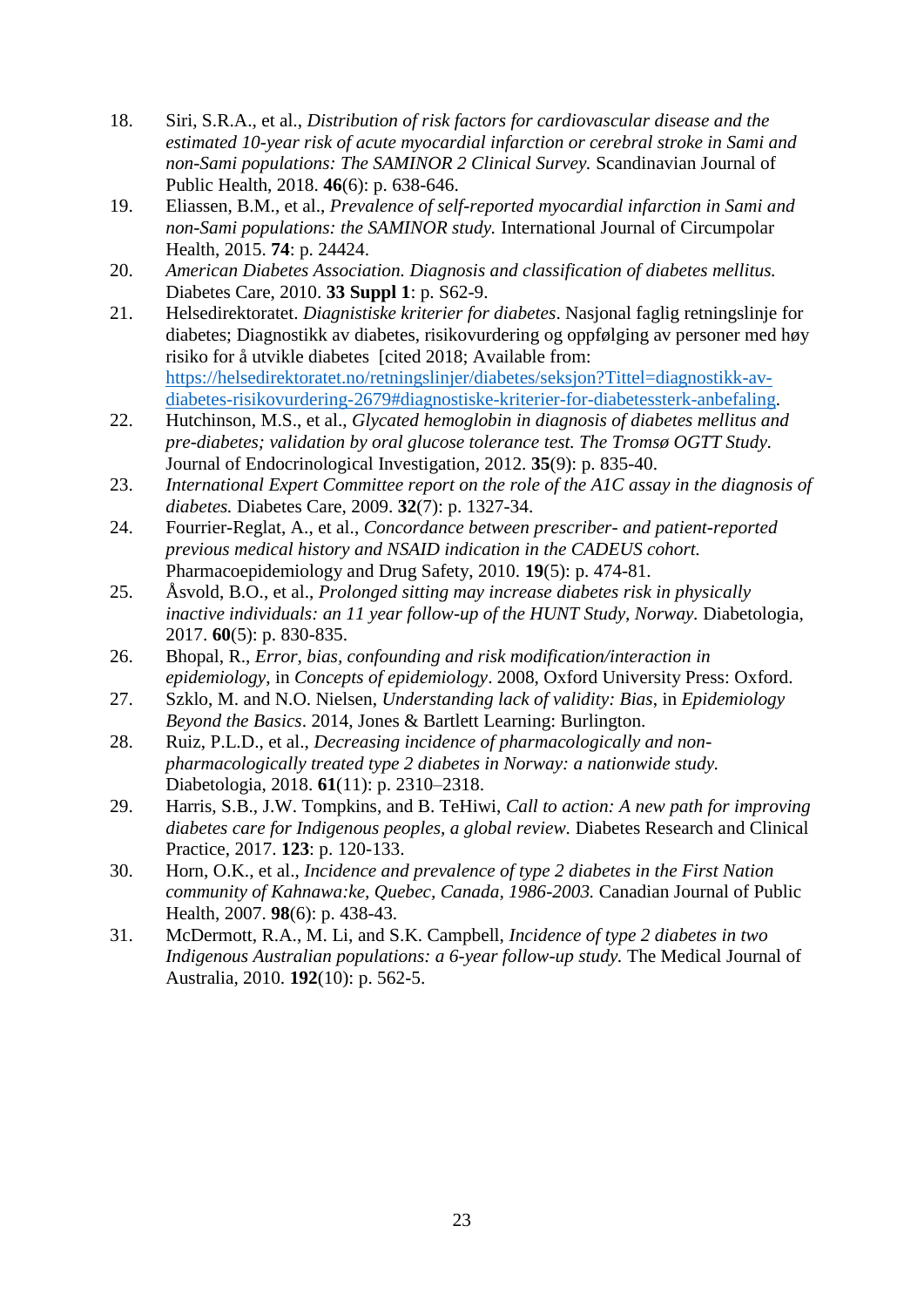**Figure 1.** Map of Northern Norway, Sápmi, and the included municipalities in the SAMINOR Clinical Survey (2012–2014).